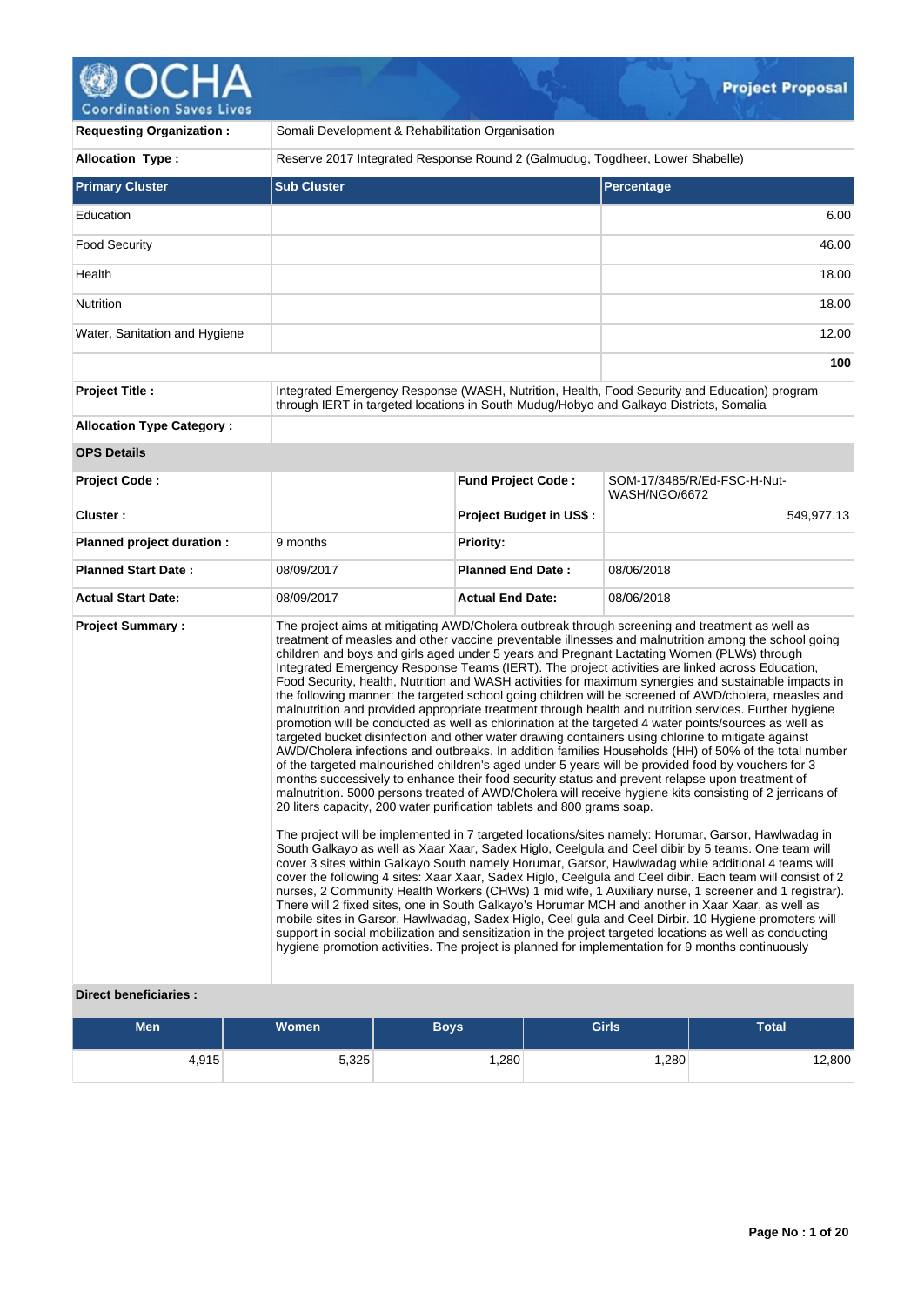# **Other Beneficiaries :**

| <b>Beneficiary name</b>               | <b>Men</b> | <b>Women</b> | <b>Boys</b> | <b>Girls</b> | <b>Total</b> |
|---------------------------------------|------------|--------------|-------------|--------------|--------------|
| Children under 5                      | 0          |              | 1.280       | 1.280        | 2,560        |
| Pregnant and Lactating Women          | 0          | 1,100        |             |              | 1,100        |
| People in Host Communities            | 2,560      | 3,130        |             |              | 5,690        |
| Internally Displaced People/Returnees | 2,355      | 1,095        |             |              | 3,450        |

# **Indirect Beneficiaries :**

18800 persons ( 7821 women, 7219 men, 1880 boys and 1880 girls)

#### **Catchment Population:**

38000 persons( 15808 women, 14592 men, 3800 boys and 3800 girls)

### **Link with allocation strategy :**

The project is linked to the funds strategic objective by provision of integrated emergency response health, nutrition and WASH services to health and nutrition's facility and outreach centers for the worst drought affected community members in the targeted locations in South Galkayo and Hobyo Districts through Integrated Emergency Response teams (IERT) by timely provision of basic life saving emergency health services to sick patients including AWD/cholera patients, referral services, screening and treatment of severe acute malnourished (SAM) and Moderate Acute Malnourished (MAM)boys and girls aged under 5 and pregnant lactating women (PLW) as well as conducting comprehensive hygiene promotion campaign to impart key hygiene knowledge and practices in order to mitigate against outbreak and spread of AWD/Cholera and other vaccine preventable illnesses.The project in addition aims at screening of school going children for AWD/ cholera and malnutrition at school level through IERT in the project targeted locations as well as provision food by voucher to the most vulnerable 1280 food insecure households that are having children (boys and girls) aged under 5 years with severe acute malnutrition (SAM) and Moderate Acute Malnutrition (MAM) in the project targeted locations continuously for 3 months during the project time

#### **Sub-Grants to Implementing Partners :**

| <b>Partner Name</b> | <b>Partner Type</b> | <b>Budget in US\$</b> |
|---------------------|---------------------|-----------------------|
|                     |                     |                       |

**Other funding secured for the same project (to date) :**

|                           | <b>Other Funding Source</b> |     | <b>Other Funding Amount</b> |
|---------------------------|-----------------------------|-----|-----------------------------|
|                           |                             |     |                             |
| Organization focal point: |                             |     |                             |
|                           | <b>Service</b>              | . . |                             |

| <b>Name</b>            | Title                    | Email              | <b>Phone</b>  |
|------------------------|--------------------------|--------------------|---------------|
| Alidahir Mohamud Hersi | <b>Field Coordinator</b> | sdro_org@yahoo.com | +252907754848 |

#### **BACKGROUND**

#### **1. Humanitarian context analysis**

Successive seasons of failed and below normal rains worsened by current devastating drought conditions has significantly impacted to severe food insecurity, very limited access to safe water coupled by poor hygiene conditions and practices attributed to common cases of AWD/cholera outbreak and other common ailments and vaccine preventable diseases in the project targeted locations in South Galkayo and Hobyo Districts Mudug Region, Somalia. The situation is further attributed to high malnutrition rates in Galkayo South and Hobyo Districts with Global Acute Malnutrition (GAM) prevalence of above the Critical (15%) threshold and critical Severe Acute Malnutrition (SAM) at (≥.4%) among boys and girls aged under 5 years and Pregnant Lactating Women (PLW). According to FSNAU-FEWS NET Food Security and Nutrition Quarterly Brief of June, 2017 Mudug Region is in crisis, IPC phase 3 and the situation is likely to worsen owing to the fact that Gu 2017 rains came very late and ended very early thus worsening the already precarious drought conditions. The assessment further confirmed that severe water shortage and significant loss of livestock is leading to further deterioration of the food security that is impacting escalating malnutrition rates among boys and girls aged under 5 and PLWs as well as increased morbidity and mortality. Of concern is very limited and poorly distributed health facilities in South Galkayo and Hobyo districts that are mainly located in urban areas while there are increasing needs for quality health services coupled by the fact that a number of women, men boys and girls have migrated and settled in villages with permanent water sources thus compromising their environmental and sanitation conditions hence common cases of hygiene and sanitation related diseases outbreak including AWD/Cholera.

The situation is exacerbated by the fact that a number of water sources have dried out while others contain salty water unfit for human consumption. Acute water needs has compelled men, women, boys and girls in the project targeted locations to cover very long distance around 15-20Km beyond WASH cluster sphere standards in order to access safe water while others have resorted to using untreated water from unprotected water sources hence outbreak of AWD/cholera and other water borne diseases. Furthermore , a good number of local communities have lost their livelihood assets to the severe drought conditions and cannot afford to buy water sold at exorbitant prices at privately owned boreholes. According to week 31 AWD cholera sitrep report, 10 cases and no deaths were reported in Mudug Region.

## **2. Needs assessment**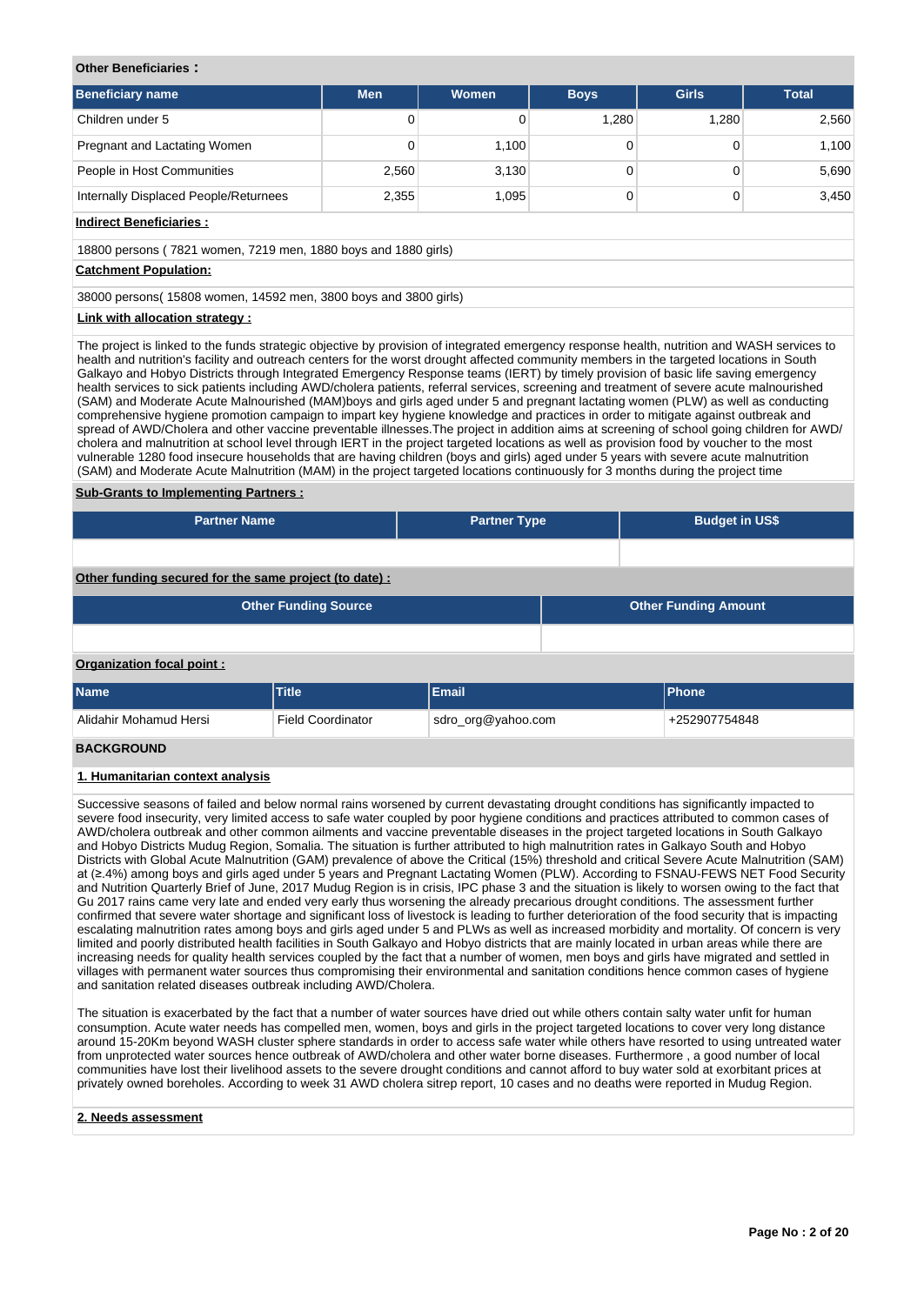Mudug Region has bore the brunt of devastating drought conditions while a number of emergency/ pre-famine response programs have come to an end. An assessment conducted by SDRO on 19 July, 2017 in South Galkayo and Hobyo Districts revealed that severe drought conditions has impacted to water crises coupled by poor sanitation conditions and hygiene practices attributed to common cases of AWD/cholera outbreak and other common ailments. Its worth noting that Xaar Xaar has only one water borehole that has been supplying safe water to the IDPs and its over use has impacted to reduced production capacity while need for safe water by the IDPs and rural communities from the surrounding villages is overwhelming coupled by careless dumping of wastes that compromise hygiene and sanitation conditions. Furthermore limited access to safe water has conditioned the local communities use unsafe and untreated water attributed to increased cases of AWD/cholera outbreak. The situation is worsened by severe food insecurity attributed to escalating malnutrition rates among boys and girls aged under 5 and Pregnant lactating women (PLWs) coupled by very limited health facilities and quality services in Galkayo and Hobyo Districts where communities cover a very long distance in order to access health services at the established health facilities while a referral facility is only in Galkayo that is 260Km away from Hobyo Town.

According to week 31 AWD cholera sitrep report covering 31st July-6th August, 2017, the severe drought and its consequences (including water scarcity, food insecurity and malnutrition) are major contributing factors to the ongoing cholera outbreak. More AWD/cholera cases were recorded among people living in IDP camps due to worsening drought. FSNAU report of June 2017 confirmed that despite ongoing and scale up efforts, AWD/cholera outbreak in Somalia has not yet been brought under control. Data obtained from the Ministry of Health and WHO covering the period from January 1 to June 18, 2017 revealed a cumulative total of 53 015 suspected AWD/cholera cases and 795 deaths have been recorded across Somalia. The number of AWD cases and deaths this year represents a significant increase compared to the same period in 2016. hence need for the project implementation

#### **3. Description Of Beneficiaries**

The targeted beneficiaries are the most vulnerable drought affected and food insecure women, men, boys and girls that are facing acute water crises and risk of AWD/cholera as well as other common diseases coupled by high malnutrition rates among boys and girls aged under 5 years and pregant lacatating women (PLWs) The project targeted beneficiaries are 4925 women, 5325 men 1280 boys and 1280 girls in Horumar, Xaar Xaar, Sadex Higlo, Hawlwadag, Garsor village, Ceelgula and Ceeldibir in South Galkayo and Hobyo Districts.

#### **4. Grant Request Justification**

The project has come at a time when impacts of severe droughts are overwhelming in South Galkayo and Hobyo District. A number of emergency drought response projects in the area has come to an end while needs for quality primary health services owing to AWD/cholera outbreak and increased morbidity and mortality as well as current severe food insecurity situation coupled by escalating malnutrition among boys and girls under 5 years hence strong need for funding of this project.

#### **5. Complementarity**

The project will complement the SDRO on-going nutrition project in Mudug Region supported by SHF as well as distribution of LLIN supported by IOM in addition to food distribution by voucher, Voucher for Training (VFT),(MCH-N, BSFP and TSFP projects supported by WFP in South Galkayo and Hobyo Districts. SDRO completed an Integrated Rapid Health response project in 6 locations in South Galkayo and Hobyo Districts as well as water distribution by voucher project and rehabilitation of 4 and another 5 strategic boreholes South Galkayo and Hobyo districts supported by IOM.

#### **LOGICAL FRAMEWORK**

#### **Overall project objective**

Provide access to integrated life-saving Food Security, health, WASH, Nutrition and Education, services to the most vulnerable drought affected 12800 persons( 5325 women, 4915 men, 1280 boys and 1280 girls) in the project targeted locations in Galkayo South and Hobyo Districts,Somalia during the project time

| <b>Education</b> |  |
|------------------|--|
|                  |  |

| <b>Cluster objectives</b>                                                                                                | <b>Strategic Response Plan (SRP) objectives</b>                                                                                                                                                     | <b>Percentage of activities</b> |
|--------------------------------------------------------------------------------------------------------------------------|-----------------------------------------------------------------------------------------------------------------------------------------------------------------------------------------------------|---------------------------------|
| Ensure emergencies and crises affected<br>children and youth have access to safe and<br>protective learning environments | 2017-SO1: Provide life-saving and life-<br>sustaining integrated multi-sectoral<br>assistance to reduce acute humanitarian<br>needs and reduce excess mortality among<br>the most vulnerable people | 100                             |

**Contribution to Cluster/Sector Objectives :** The project will contribute to the cluster objective by prevention and control of AWD/Cholera and malnutrition among school going children in targeted schools in the project targeted locations at school level through IERT

#### **Outcome 1**

Reduced cases of AWD/ cholera, measles and malnutrition for school going children that are screened and provided appropriate treatment by IERT

# **Output 1.1**

# **Description**

School going children are screened for AWD/ cholera, measles and malnutrition and provided of appropriate treatment by IERT

#### **Assumptions & Risks**

1. conducive security situation

2. Availability of learners in the targeted schools

# **Indicators**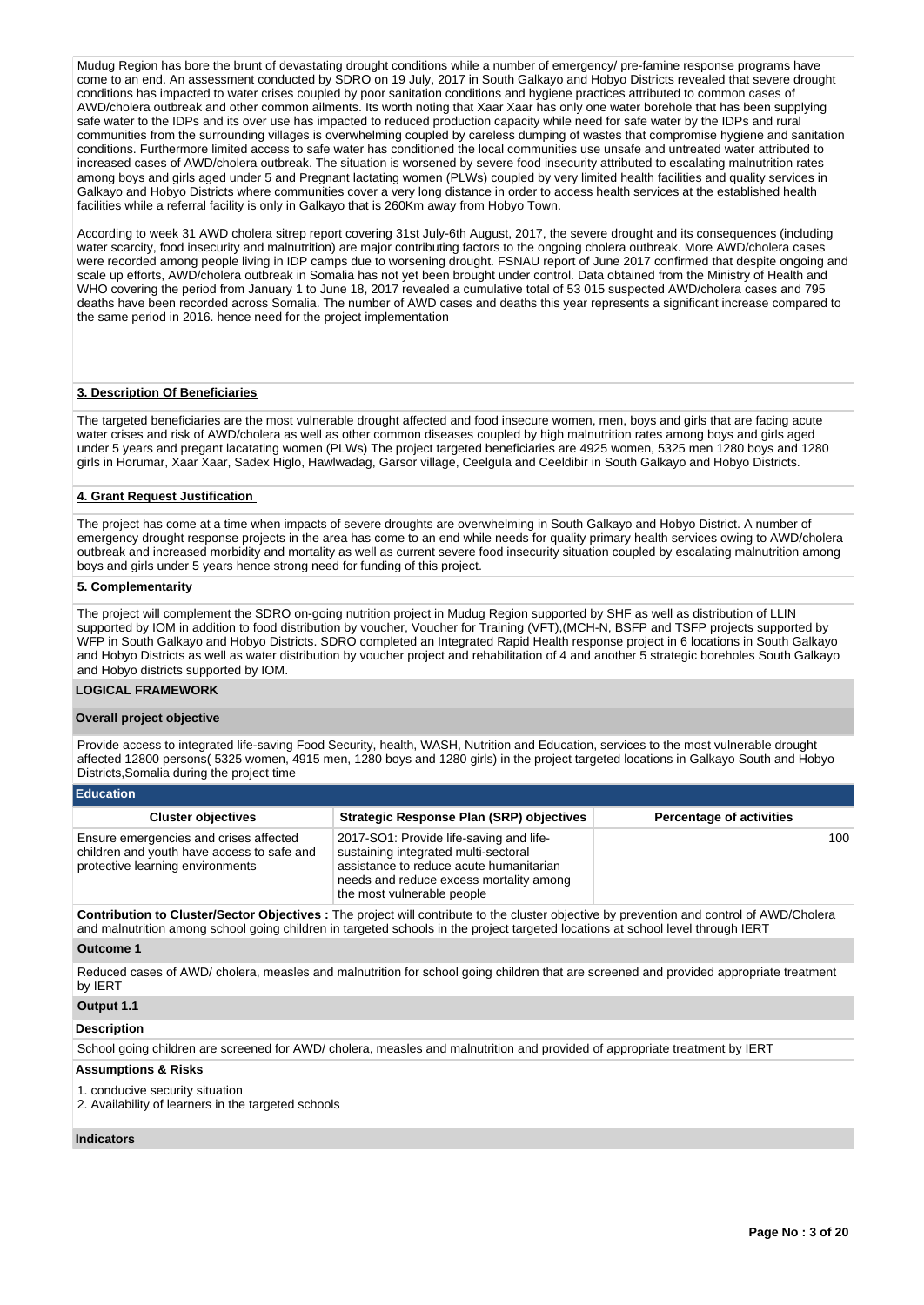|                                                      |                                                                                                                                                                                                                                                                                                                                                                                                                           |                                                                                                                                                                                                                                                   |            | <b>End cycle beneficiaries</b>  |             |                   | End<br>cycle  |  |
|------------------------------------------------------|---------------------------------------------------------------------------------------------------------------------------------------------------------------------------------------------------------------------------------------------------------------------------------------------------------------------------------------------------------------------------------------------------------------------------|---------------------------------------------------------------------------------------------------------------------------------------------------------------------------------------------------------------------------------------------------|------------|---------------------------------|-------------|-------------------|---------------|--|
| Code                                                 | <b>Cluster</b>                                                                                                                                                                                                                                                                                                                                                                                                            | <b>Indicator</b>                                                                                                                                                                                                                                  | <b>Men</b> | <b>Women</b>                    |             | <b>Boys</b> Girls | <b>Target</b> |  |
| Indicator 1.1.1                                      | Health                                                                                                                                                                                                                                                                                                                                                                                                                    | Case Fatality Ratio (CFR) for most common<br>diseases - AWD/Cholera                                                                                                                                                                               |            |                                 |             |                   | 2,000         |  |
| 2. Interim and final report                          | <b>Means of Verification: 1. GPS tagged photos</b>                                                                                                                                                                                                                                                                                                                                                                        |                                                                                                                                                                                                                                                   |            |                                 |             |                   |               |  |
| <b>Activities</b>                                    |                                                                                                                                                                                                                                                                                                                                                                                                                           |                                                                                                                                                                                                                                                   |            |                                 |             |                   |               |  |
| Activity 1.1.1                                       |                                                                                                                                                                                                                                                                                                                                                                                                                           |                                                                                                                                                                                                                                                   |            |                                 |             |                   |               |  |
|                                                      | <b>Standard Activity: DRR education</b>                                                                                                                                                                                                                                                                                                                                                                                   |                                                                                                                                                                                                                                                   |            |                                 |             |                   |               |  |
|                                                      | schools in the project targeted locations through IERT                                                                                                                                                                                                                                                                                                                                                                    | Screening of school going children for AWD/ cholera, measles and malnutrition and provision of appropriate treatment at the 5 targeted                                                                                                            |            |                                 |             |                   |               |  |
| <b>Additional Targets:</b>                           |                                                                                                                                                                                                                                                                                                                                                                                                                           |                                                                                                                                                                                                                                                   |            |                                 |             |                   |               |  |
| <b>Food Security</b>                                 |                                                                                                                                                                                                                                                                                                                                                                                                                           |                                                                                                                                                                                                                                                   |            |                                 |             |                   |               |  |
|                                                      | <b>Cluster objectives</b>                                                                                                                                                                                                                                                                                                                                                                                                 | <b>Strategic Response Plan (SRP) objectives</b>                                                                                                                                                                                                   |            | <b>Percentage of activities</b> |             |                   |               |  |
| seasonality of the livelihoods                       | Improve household immediate access to food<br>through provision of unconditional transfer<br>depending on the severity of food insecurity<br>as per IPC classification, vulnerability and                                                                                                                                                                                                                                 | 2017-SO1: Provide life-saving and life-<br>sustaining integrated multi-sectoral<br>assistance to reduce acute humanitarian<br>needs and reduce excess mortality among<br>the most vulnerable people                                               |            |                                 |             |                   | 100           |  |
|                                                      | <b>Contribution to Cluster/Sector Objectives:</b> The project will contribute to the cluster objective through provision of food by vouchers to the<br>1280 most vulnerable drought affected Households (HH)with Severe acute malnourished (SAM) and moderate acute malnourished (MAM)<br>children/ boys and girls aged under 5 years in the project targeted locations in South Galkayo and Hobyo Districts for 3 months |                                                                                                                                                                                                                                                   |            |                                 |             |                   |               |  |
| Outcome 1                                            |                                                                                                                                                                                                                                                                                                                                                                                                                           |                                                                                                                                                                                                                                                   |            |                                 |             |                   |               |  |
|                                                      |                                                                                                                                                                                                                                                                                                                                                                                                                           | Improved access to food for 1280 most vulnerable drought affected Households (HH) with severe acute and moderate malnourished<br>children (boys and girls) aged under 5 years through food voucher for 3 months in the project targeted locations |            |                                 |             |                   |               |  |
| Output 1.1                                           |                                                                                                                                                                                                                                                                                                                                                                                                                           |                                                                                                                                                                                                                                                   |            |                                 |             |                   |               |  |
| <b>Description</b>                                   |                                                                                                                                                                                                                                                                                                                                                                                                                           |                                                                                                                                                                                                                                                   |            |                                 |             |                   |               |  |
|                                                      | food through vouchers in the project targeted locations                                                                                                                                                                                                                                                                                                                                                                   | 1280 most vulnerable Households (HH) with severe acute and moderate malnourished children (boys and girls) aged under 5 years receive                                                                                                             |            |                                 |             |                   |               |  |
| <b>Assumptions &amp; Risks</b>                       |                                                                                                                                                                                                                                                                                                                                                                                                                           |                                                                                                                                                                                                                                                   |            |                                 |             |                   |               |  |
| 1. conducive security situation                      | 2. Availability of food for distibution                                                                                                                                                                                                                                                                                                                                                                                   |                                                                                                                                                                                                                                                   |            |                                 |             |                   |               |  |
| <b>Indicators</b>                                    |                                                                                                                                                                                                                                                                                                                                                                                                                           |                                                                                                                                                                                                                                                   |            |                                 |             |                   |               |  |
|                                                      |                                                                                                                                                                                                                                                                                                                                                                                                                           |                                                                                                                                                                                                                                                   |            | <b>End cycle beneficiaries</b>  |             |                   | End<br>cycle  |  |
| Code                                                 | <b>Cluster</b>                                                                                                                                                                                                                                                                                                                                                                                                            | <b>Indicator</b>                                                                                                                                                                                                                                  | <b>Men</b> | Women                           | <b>Boys</b> | <b>Girls</b>      | <b>Target</b> |  |
| Indicator 1.1.1                                      | <b>Food Security</b>                                                                                                                                                                                                                                                                                                                                                                                                      | Number of people in crisis and IDPs receiving<br>unconditional support to improve access to food                                                                                                                                                  |            |                                 |             |                   | 1,280         |  |
| 2. Food distribution reports<br>3. Monitoring report | <b>Means of Verification:</b> 1. GPS tagged photos                                                                                                                                                                                                                                                                                                                                                                        |                                                                                                                                                                                                                                                   |            |                                 |             |                   |               |  |
| Indicator 1.1.2                                      | <b>Food Security</b>                                                                                                                                                                                                                                                                                                                                                                                                      | Number of Households (HH) receiving food by<br>voucher for 3 months in the project targeted<br>location                                                                                                                                           |            |                                 |             |                   | 1,280         |  |
|                                                      | Means of Verification: 1. GPS tagged photos<br>2. Project interim and Final reports<br>3. Signed vouchers with details of beneficiaries                                                                                                                                                                                                                                                                                   |                                                                                                                                                                                                                                                   |            |                                 |             |                   |               |  |
| Indicator 1.1.3                                      | <b>Food Security</b>                                                                                                                                                                                                                                                                                                                                                                                                      | A total value of \$241920 of food distributed for 3<br>months to 1280 Households (HH)                                                                                                                                                             |            |                                 |             |                   | 241,920       |  |
|                                                      | Means of Verification: 1. GPS tagged photos<br>3. Project Narrative and Final reports                                                                                                                                                                                                                                                                                                                                     | 2. Signed Vouchers by the each and every beneficiary as well as the food vendors                                                                                                                                                                  |            |                                 |             |                   |               |  |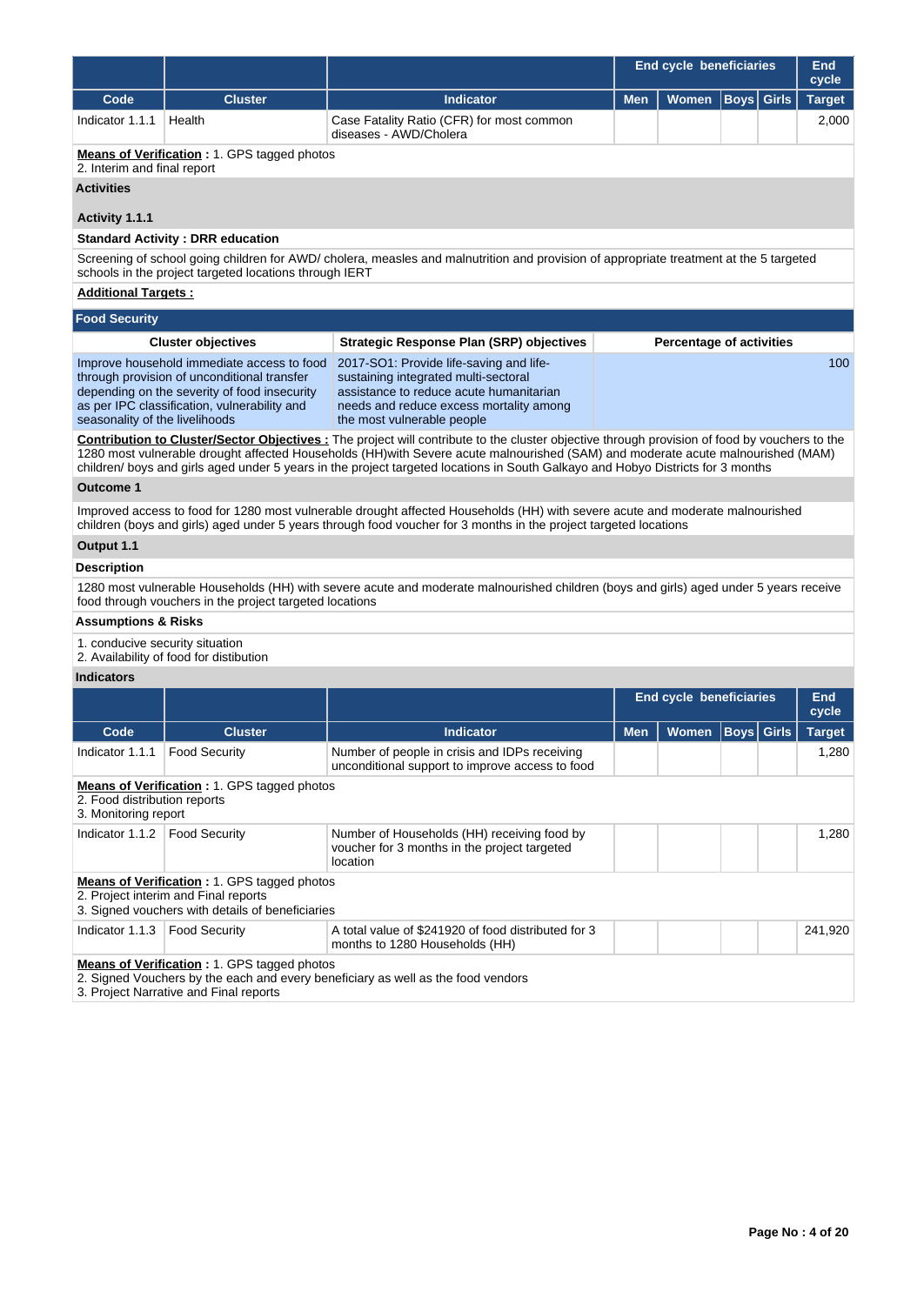#### **Activities**

# **Activity 1.1.1**

#### **Standard Activity : Conditional or unconditional Cash transfer**

Identification and selection of the most vulnerable drought affected Households (HH) with severe acute and moderate malnourished children (boys and girls) aged under 5 in the project targeted locations in Hobyo and South Galkayo Districts

#### **Activity 1.1.2**

### **Standard Activity : Voucher distribution**

Selection of traders for food vouchers, signing of agreement and provision of food through vouchers(value of Minimum expenditure Basket in Mudug Region is \$63 and its 50% of all food items) to the most vulnerable 1280 Households (HH) with severe acute and moderate malnourished children (boys and girls) aged under 5 years in the project targeted locations in South Galkayo and Hobyo Districts for 3 months

#### **Additional Targets :**

| <b>Health</b>                                                                                                                                                                                       |                                                                                                            |                                 |  |  |  |  |  |
|-----------------------------------------------------------------------------------------------------------------------------------------------------------------------------------------------------|------------------------------------------------------------------------------------------------------------|---------------------------------|--|--|--|--|--|
| <b>Cluster objectives</b>                                                                                                                                                                           | <b>Strategic Response Plan (SRP) objectives</b>                                                            | <b>Percentage of activities</b> |  |  |  |  |  |
| Improved access to essential lifesaving<br>health services (quality primary and<br>secondary health care) for crisis-affected<br>populations aimed at reducing avoidable<br>morbidity and mortality | 2017-SO3: Reinforce gender sensitive<br>protection of the displaced and other<br>vulnerable groups at risk | 100                             |  |  |  |  |  |

**Contribution to Cluster/Sector Objectives :** The project will contribute to the cluster objective through provision of basic lifesaving medical services to sick patients including AWD/Cholera patients as well as provision of referral services patients with medical severe cases that requires admission at health facilities after providing first aid services for the targeted 12,800 targeted beneficiaries ( 5325 women, 4915 men, 1280 boys and 1280 girls) in the project targeted locations in Galkayo South and Hobyo Districts.

#### **Outcome 1**

Increased access to quality health care services to 12800 persons(5325 women, 4915 men, 1280 boys and 1280 girls) that are provided health care services through IERT in the project targeted locations in South Galkayo and Hobyo Districts

# **Output 1.1**

#### **Description**

12800 persons (5325 women, 4915 men, 1280 boys and 1280 girls) are screened and treated of AWD/cholera, measles and other vaccine preventable diseases in the project targeted locations in Galkayo South and Hobyo Districts

#### **Assumptions & Risks**

- 1. Conducive security situation for the effective project implementation
- 2. Availability of health supplies for the project implementation

3. Timely disbursement of project funds

# **Indicators**

|                                                                                                                                                                                                          |                                                                      |                                                                                                                                                                                                                   | End cycle beneficiaries |              | <b>End</b><br>cycle |                   |               |
|----------------------------------------------------------------------------------------------------------------------------------------------------------------------------------------------------------|----------------------------------------------------------------------|-------------------------------------------------------------------------------------------------------------------------------------------------------------------------------------------------------------------|-------------------------|--------------|---------------------|-------------------|---------------|
| Code                                                                                                                                                                                                     | <b>Cluster</b>                                                       | <b>Indicator</b>                                                                                                                                                                                                  | <b>Men</b>              | <b>Women</b> |                     | <b>Boys Girls</b> | <b>Target</b> |
| Indicator 1.1.1                                                                                                                                                                                          | Health                                                               | Number of health workers trained on<br>screening/detection and treatment AWD/cholera,<br>malnutrition, measles and other vaccine<br>preventable illnesses as well as referrals for<br>untreated complicated cases |                         |              |                     |                   | 50            |
| <b>Means of Verification :</b> 1. GPS tagged photos of training<br>2. Signed attendance list of training                                                                                                 |                                                                      |                                                                                                                                                                                                                   |                         |              |                     |                   |               |
| Indicator 1.1.2                                                                                                                                                                                          | Health                                                               | Case Fatality Ratio (CFR) for most common<br>diseases - AWD/Cholera                                                                                                                                               |                         |              |                     |                   | 12,800        |
| <b>Means of Verification</b> : 1. GPS photos of treatment of of AWD/cholera, measles and other ailments<br>2. Health/treatment records of the facility based and mobile rapid response (IERT) teams<br>3 |                                                                      |                                                                                                                                                                                                                   |                         |              |                     |                   |               |
| <b>Activities</b>                                                                                                                                                                                        |                                                                      |                                                                                                                                                                                                                   |                         |              |                     |                   |               |
| Activity 1.1.1                                                                                                                                                                                           |                                                                      |                                                                                                                                                                                                                   |                         |              |                     |                   |               |
|                                                                                                                                                                                                          | Area dead Arabibility Faces and an Baragar dares on the construction |                                                                                                                                                                                                                   |                         |              |                     |                   |               |

# **Standard Activity : Emergency Preparedness and Response capacities**

Provision of refresher training for the IERT Teams. There will be 5 teams. Each team will consist of 2 nurses, 2 Community Health Workers (CHWs) 1 mid wife, 1 Auxiliary nurse, 1 screener and 1 registrar). They will be trained on screening/detection and treatment AWD/cholera, malnutrition, measles and other vaccine preventable illnesses as well as referrals for untreated complicated cases. Training conducted for 3 days successively

# **Activity 1.1.2**

# **Standard Activity : Primary health care services, consultations**

Screening and treatment of AWD/Cholera, measles and malnutrition through IERT at the facility and outreach centers in the project targeted locations in South Galkayo and Hobyo Districts

#### **Output 1.2**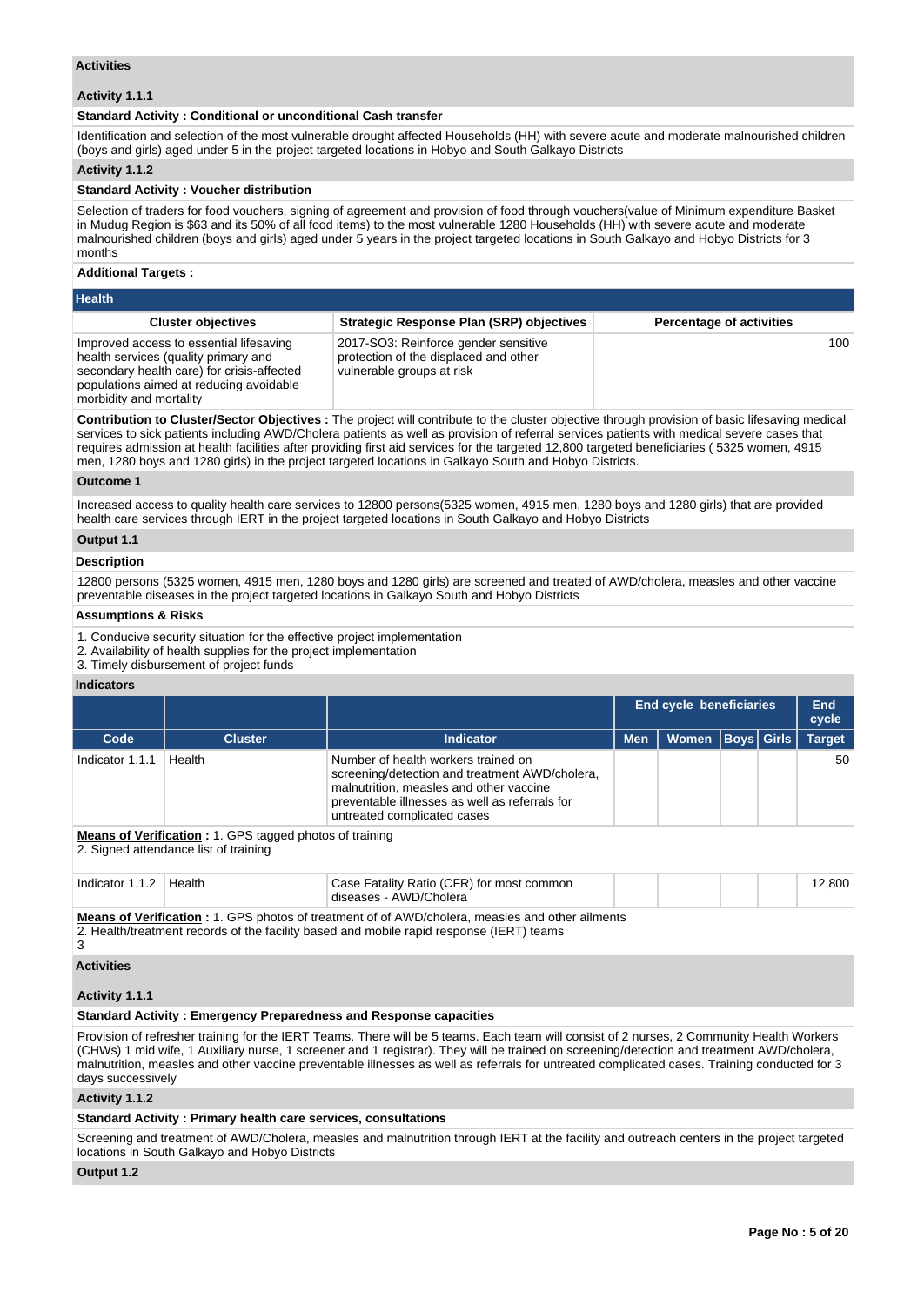# **Description**

2560 Children (1280 boys and 1280 girls) aged under 5 and school going children and pregnant lactating women (PLWs) in the targeted locations are provided measles immunization as well as immunization of other vaccine preventable diseases to

# **Assumptions & Risks**

# 1. GPS tagged photos

2. Records at the facility and ,mobile teams for the IERT teams

# **Indicators**

|                 |                |                                                                                                                                           |            | <b>End cycle beneficiaries</b> |  |  | End<br>cycle  |
|-----------------|----------------|-------------------------------------------------------------------------------------------------------------------------------------------|------------|--------------------------------|--|--|---------------|
| Code            | <b>Cluster</b> | <b>Indicator</b>                                                                                                                          | <b>Men</b> | Women   Boys   Girls           |  |  | <b>Target</b> |
| Indicator 1.2.1 | Health         | Number of children below five years and women<br>of child-bearing age immunized/vaccinated<br>against Vaccine preventable diseases (VPD). |            |                                |  |  | 3.660         |

**Means of Verification :** 1. GPS tagged photos

2. Health records of the facility and ourteach/mobile teams

# **Activities**

# **Activity 1.2.1**

# **Standard Activity : Immunisation campaign**

1. Conducting measles immunization as well as immunization of other vaccine preventable diseases to children aged under 5 and school going children and pregnant lactating women (PLWs) in the targeted locations

#### **Additional Targets :**

| <b>Nutrition</b>                                                                                                                                                            |                                                                                                                                                                                                     |                                 |
|-----------------------------------------------------------------------------------------------------------------------------------------------------------------------------|-----------------------------------------------------------------------------------------------------------------------------------------------------------------------------------------------------|---------------------------------|
| <b>Cluster objectives</b>                                                                                                                                                   | Strategic Response Plan (SRP) objectives                                                                                                                                                            | <b>Percentage of activities</b> |
| Improve equitable access to quality lifesaving<br>curative nutrition services through systematic<br>identification, referral and treatment of<br>acutely malnourished cases | 2017-SO1: Provide life-saving and life-<br>sustaining integrated multi-sectoral<br>assistance to reduce acute humanitarian<br>needs and reduce excess mortality among<br>the most vulnerable people | 100                             |
|                                                                                                                                                                             |                                                                                                                                                                                                     |                                 |

**Contribution to Cluster/Sector Objectives :** The project will contribute to the cluster objective through MUAC screening, treatment and referrals of complicated untreated cases of the targeted severely acute and moderately malnourished 2560 children (1280 boys and 1280 girls) aged between 6-59 months and 1100 malnourished Pregnant Lactating Women (PLWs) as well as provision of IYCF counseling for the targeted 1100 PLWs in the project targeted locations in South Galkayo and Hobyo Districts

#### **Outcome 1**

Reduced malnutrition rates among 2560 (1280 boys and 1280 girls) children aged between 6-59 months as well as 1100 malnourished Pregnant Lactating Women (PLWs) in the project targeted locations in South Galkayo and Hobyo Districts

## **Output 1.1**

#### **Description**

2560 children (1280 boys and 1280 girls) aged between 6-59 months and 1100 Pregnant Lactating Women (PLWs) are treated for Malnutrition through OTP and SFP in the project locations in S.Galkayo and Hobyo Districts

#### **Assumptions & Risks**

1. conducive security situation in the project locations

2. Availability of nutrition supplies

#### **Indicators**

|                                                                                                                                                                                                            |                |                                                                                                         |            | <b>End cycle beneficiaries</b> |  |  |               |  |  |  |  |
|------------------------------------------------------------------------------------------------------------------------------------------------------------------------------------------------------------|----------------|---------------------------------------------------------------------------------------------------------|------------|--------------------------------|--|--|---------------|--|--|--|--|
| Code                                                                                                                                                                                                       | <b>Cluster</b> | Indicator                                                                                               | <b>Men</b> | Women   Boys   Girls           |  |  | <b>Target</b> |  |  |  |  |
| Indicator 1.1.1                                                                                                                                                                                            | Nutrition      | Number of children (6-59months) and pregnant<br>and lactating women admitted in treatment<br>programmes |            |                                |  |  | 3.660         |  |  |  |  |
| <b>Means of Verification:</b> 1. Admission and treatment records at the health facilities and mobile teams<br>2. GPS tagged photos of the project activities<br>3. Delivery note of the nutrition supplies |                |                                                                                                         |            |                                |  |  |               |  |  |  |  |

**Activities**

# **Activity 1.1.1**

#### **Standard Activity : Community screening for malnutrition and referral**

MUAC Screening for case identification and treatment of severe and moderate malnourished 1280 boys and 1280 girls aged under 5 years and 1100 PLWs through OTP and SFP as well as referrals for untreated cases with medical complications to SC

#### **Additional Targets :**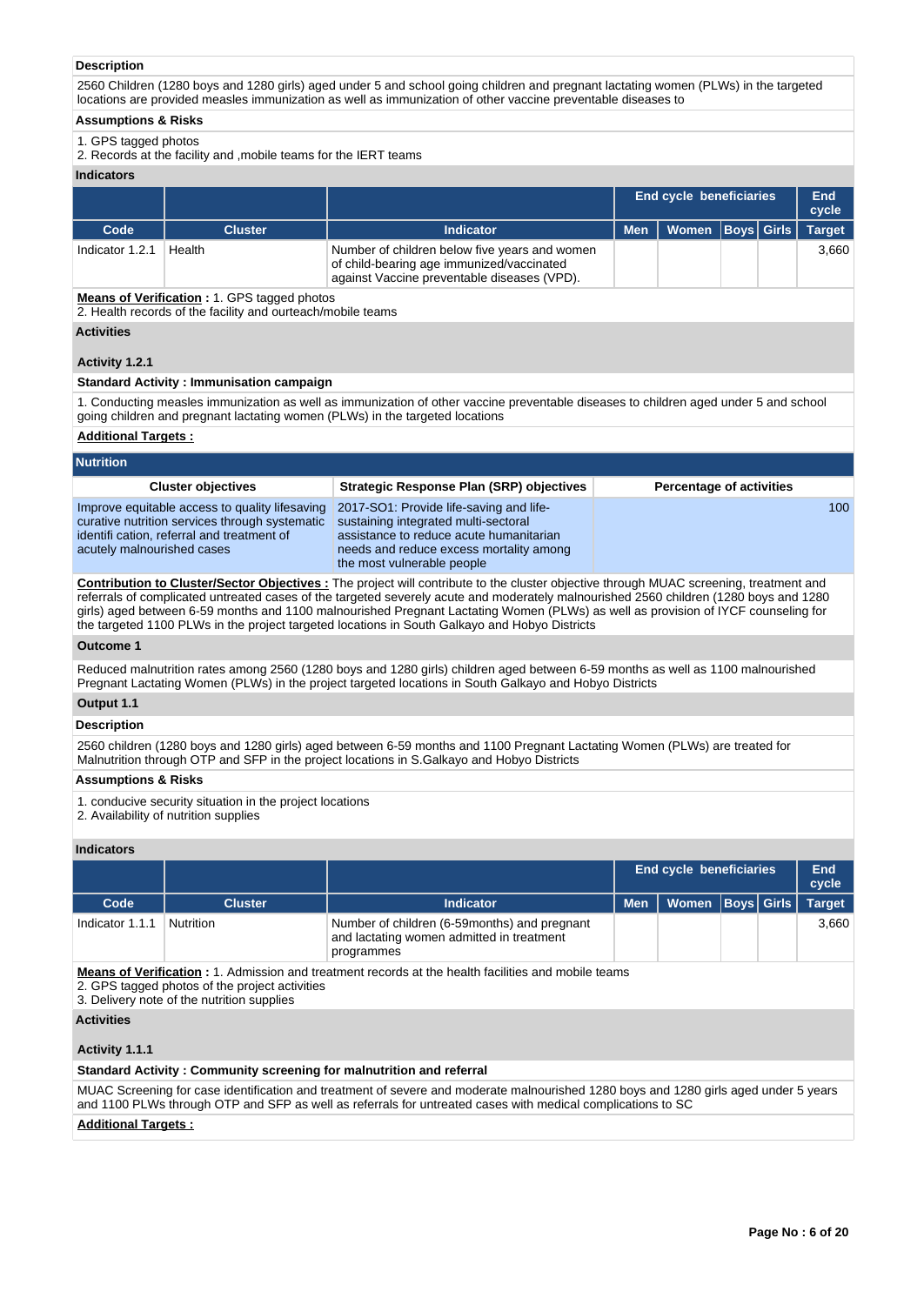| <b>Water, Sanitation and Hygiene</b>                                            |                                                                                                                                                                                                     |                                 |  |  |  |  |  |  |  |  |  |  |
|---------------------------------------------------------------------------------|-----------------------------------------------------------------------------------------------------------------------------------------------------------------------------------------------------|---------------------------------|--|--|--|--|--|--|--|--|--|--|
| <b>Cluster objectives</b>                                                       | <b>Strategic Response Plan (SRP) objectives</b>                                                                                                                                                     | <b>Percentage of activities</b> |  |  |  |  |  |  |  |  |  |  |
| Provide access to safe water, sanitation and<br>hygiene for people in emergency | 2017-SO1: Provide life-saving and life-<br>sustaining integrated multi-sectoral<br>assistance to reduce acute humanitarian<br>needs and reduce excess mortality among<br>the most vulnerable people | 100 <sup>°</sup>                |  |  |  |  |  |  |  |  |  |  |

**Contribution to Cluster/Sector Objectives :** The project will contribute to the cluster objective by conducting community sensitization and mobilization sessions at schools, health/nutrition facility and outreach centers in close coordination with the district and SDRO's social mobilizers, elders, Sheikhs and conduct comprehensive hygiene promotion including distribution of standard IEC materials in the project targeted locations and support distribution of hygiene kits to 5000 patients discharged from cholera treatment centers (CTCs) at the the facility and outreach health /nutrition sites and ensure chlorination at the targeted 4 water points/sources in Xaar Xaar, Sadex Higlo, Abdul boreholes/South Galkayo and Celgular boreholes as well as targeted bucket and other water drawing containers' disinfection by chlorination at the mentioned water points.

#### **Outcome 1**

Reduced cases of AWD/cholera among the targeted 12800 persons ( 5325 women, 4915 men, 1280 boys and 1280 girls) as a result of conducted hygiene promotion campaign as well as chlorination of water 4 points/boreholes in Xaar Xaar, Sadex Higlo, Abdul borehole/South Galkayo and Celgular boreholes as well as disinfection of buckets and other water drawing containers at the mentioned water points and distribution of hygiene kits and to 5000 patients discharged from Cholera Treatment Centers (CTCs) in the project targeted project locations

#### **Output 1.1**

#### **Description**

Conducted hygiene promotion campaign as well as chlorination of water 4 points/boreholes in Xaar Xaar, Sadex Higlo, Abdul borehole/South Galkayo and Celgular boreholes as well as disinfected buckets and other water drawing containers at the mentioned water points and distributed hygiene kits to 5000 patients discharged from Cholera Treatment Centers (CTCs) in the project targeted project locations

# **Assumptions & Risks**

- 1. Conducive security situation
- 2. Availability of water vendors
- 3. Availability of hygiene kits
- 4. Willingness of the targeted beneficiaries partiipating in hygiene promotion campaign

# **Indicators**

|                                                                                                                                                                                          |                                                                                                                   |                                                                                                                                                                                                                                                                                                                                                                                                                                                                                                                                                                                                                                                                                         | <b>End cycle beneficiaries</b> | End<br>cycle |                   |  |               |  |  |  |
|------------------------------------------------------------------------------------------------------------------------------------------------------------------------------------------|-------------------------------------------------------------------------------------------------------------------|-----------------------------------------------------------------------------------------------------------------------------------------------------------------------------------------------------------------------------------------------------------------------------------------------------------------------------------------------------------------------------------------------------------------------------------------------------------------------------------------------------------------------------------------------------------------------------------------------------------------------------------------------------------------------------------------|--------------------------------|--------------|-------------------|--|---------------|--|--|--|
| Code                                                                                                                                                                                     | <b>Cluster</b>                                                                                                    | Indicator                                                                                                                                                                                                                                                                                                                                                                                                                                                                                                                                                                                                                                                                               | <b>Men</b>                     | <b>Women</b> | <b>Boys</b> Girls |  | <b>Target</b> |  |  |  |
| Indicator 1.1.1                                                                                                                                                                          | Water, Sanitation and<br>Hygiene                                                                                  | Number of people who have participated in<br>hygiene promotion activities                                                                                                                                                                                                                                                                                                                                                                                                                                                                                                                                                                                                               |                                |              |                   |  | 40            |  |  |  |
| Means of Verification: 1. GPS tagged photos of the project activities<br>2. Records of water distribution<br>3. Monitoring reports<br>4. Marked voucher by beneficiaries receiving water |                                                                                                                   |                                                                                                                                                                                                                                                                                                                                                                                                                                                                                                                                                                                                                                                                                         |                                |              |                   |  |               |  |  |  |
| Indicator 1.1.2                                                                                                                                                                          | Water, Sanitation and<br>Hygiene                                                                                  | Number of people discharged from Cholera<br>Treatment Centers (CTCs) at the facility and<br>outreach health/nutrition centers receiving<br>hygiene kits distributed in the project locations in<br>South Galkayo and Hobyo Districts                                                                                                                                                                                                                                                                                                                                                                                                                                                    |                                |              |                   |  |               |  |  |  |
|                                                                                                                                                                                          | <b>Means of Verification: 1. GPS tagged photos</b><br>2. Records of treatment the cholera Treatment Centers(CTCs) |                                                                                                                                                                                                                                                                                                                                                                                                                                                                                                                                                                                                                                                                                         |                                |              |                   |  |               |  |  |  |
| Indicator 1.1.3                                                                                                                                                                          | Water, Sanitation and<br>Hygiene                                                                                  | Number of water points Chlorinated                                                                                                                                                                                                                                                                                                                                                                                                                                                                                                                                                                                                                                                      |                                |              |                   |  | 4             |  |  |  |
|                                                                                                                                                                                          | Means of Verification: 1. GPS tagged photos<br>2. Project interim and final reports                               |                                                                                                                                                                                                                                                                                                                                                                                                                                                                                                                                                                                                                                                                                         |                                |              |                   |  |               |  |  |  |
| <b>Activities</b>                                                                                                                                                                        |                                                                                                                   |                                                                                                                                                                                                                                                                                                                                                                                                                                                                                                                                                                                                                                                                                         |                                |              |                   |  |               |  |  |  |
| Activity 1.1.1                                                                                                                                                                           |                                                                                                                   |                                                                                                                                                                                                                                                                                                                                                                                                                                                                                                                                                                                                                                                                                         |                                |              |                   |  |               |  |  |  |
|                                                                                                                                                                                          | <b>Standard Activity: Community Hygiene promotion</b>                                                             |                                                                                                                                                                                                                                                                                                                                                                                                                                                                                                                                                                                                                                                                                         |                                |              |                   |  |               |  |  |  |
|                                                                                                                                                                                          |                                                                                                                   | Conducting community sensitization and mobilization sessions at the targeted schools, health/Nutrition's facility and outreach sites in<br>coordination with district and SDRO's social mobilizers, elders, Sheikhs conducting comprehensive hygiene promotion campaign by 50<br>IERT staff at the 6 project targeted locations as well as by 40 community mobilizers and 10 hygiene promoters through House-house visit,<br>meetings, demonstrations, focus group discussion and distribution of standard IEC materials translated in Somali language to impart<br>key/good health and hygiene practices including hand washing before and after toilet for the targeted beneficiaries |                                |              |                   |  |               |  |  |  |
| Activity 1.1.2                                                                                                                                                                           |                                                                                                                   |                                                                                                                                                                                                                                                                                                                                                                                                                                                                                                                                                                                                                                                                                         |                                |              |                   |  |               |  |  |  |
|                                                                                                                                                                                          |                                                                                                                   | Standard Activity : Hygiene kit distribution (complete kits of hygiene items)                                                                                                                                                                                                                                                                                                                                                                                                                                                                                                                                                                                                           |                                |              |                   |  |               |  |  |  |
| South Galkayo Districts                                                                                                                                                                  |                                                                                                                   | Distribution of hygiene kits to 5000 people discharged from cholera treatment centers (CTCs) in the project targeted locations in Hobyo and                                                                                                                                                                                                                                                                                                                                                                                                                                                                                                                                             |                                |              |                   |  |               |  |  |  |
| .                                                                                                                                                                                        |                                                                                                                   |                                                                                                                                                                                                                                                                                                                                                                                                                                                                                                                                                                                                                                                                                         |                                |              |                   |  |               |  |  |  |

**Activity 1.1.3**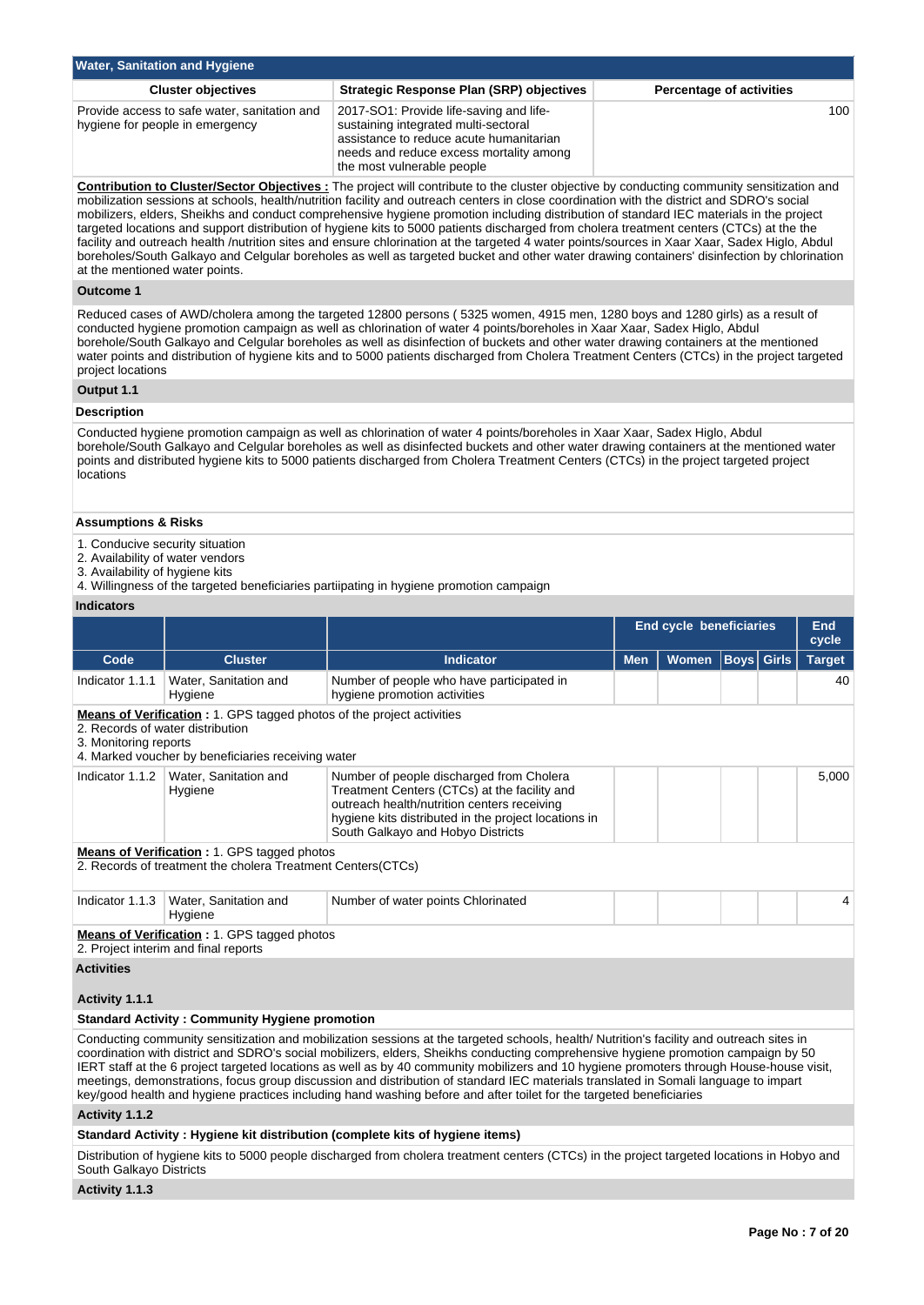#### **Standard Activity : Chlorination (stand alone separate to O&M)**

Conducting chlorination at 4 water points/sources in Xaar Xaar Celgula Abdul borehole/South Galkayo and Sadex Higlo as well as targeted a bucket disinfection and other water drawing containers using chlorine in the project targeted locations

**Additional Targets :**

# **M & R**

# **Monitoring & Reporting plan**

SDRO project staffs under the leadership of the project manager in collaboration with women heads of households, IDP committee members, community elders and Galmudug Ministry of health officials will conduct regular monitoring of the project throughout the project time by regularly visiting the project sites to ascertain effective implementation of the project implemented activities. Project monitoring will be continuous and will include monitoring of the impacts of the implemented activities as well as its effectiveness in achieving the result indicators as per the project logical frame work in line with defined project timeframe as well as verification of distribution of hygiene kits, IEC materials, hygiene promotion and food voucher. In addition to facility and outreach teams reports, GPS tagged photos, regular monitoring reports as well as interim and final project reports. All project information gathered during the regular monitoring will be shared with the board for effective decision making as per recommendations in accordance with limitations encountered during the project time and adopt the best practices to mitigate against the challenges/limitation encountered.

Monitoring will be supported by use of logical framework and will be conducted using various monitoring tools such as check list, questionnaires, interview questions against project planned activities to determine the progress towards results achieved. Data will be collected on monthly basis using the above mentioned monitoring tools based on already existing baseline as per the FSNAU data. The stakeholder (SDRO project staff, elders, Galmudug drought committee representatives, Galmudug Ministry of health officials, women heads of households and the targeted beneficiaries will play a key role in monitoring to ensure that all project activities are implemented accordingly and in accordance with the objectives set objectives.Furthermore, to strengthen monitoring of implemented activities the project will adopt a beneficiary reporting feedback and complain mechanisms particularly for the beneficiaries of food voucher and hygiene kits to ensure that their needs are well covered and all constrains addressed in time.

The project Manager will produce regular monthly progress reports on activities till their completion, besides interim and final report in the GMS in a timely manner as per the project signed agreement. The project information will be shared the nutrition, health, WASH, Food Security and Education clusters on regular basis through updated 4 W matrix as well as during monthly field and national cluster meetings.

## **Workplan**

| <b>Activitydescription</b>                                                                                                                                                                                                                                                                                                                                                                                                                                                                                                                                                                                                                                                                                                            | Year |            |                |              |                        |  |  |              |              |          | 12           |
|---------------------------------------------------------------------------------------------------------------------------------------------------------------------------------------------------------------------------------------------------------------------------------------------------------------------------------------------------------------------------------------------------------------------------------------------------------------------------------------------------------------------------------------------------------------------------------------------------------------------------------------------------------------------------------------------------------------------------------------|------|------------|----------------|--------------|------------------------|--|--|--------------|--------------|----------|--------------|
| 2017<br>Activity 1.1.1: Conducting community sensitization and mobilization sessions at the<br>targeted schools, health/ Nutrition's facility and outreach sites in coordination with<br>district and SDRO's social mobilizers, elders, Sheikhs conducting comprehensive<br>2018<br>hygiene promotion campaign by 50 IERT staff at the 6 project targeted locations as<br>well as by 40 community mobilizers and 10 hygiene promoters through House-<br>house visit, meetings, demonstrations, focus group discussion and distribution of<br>standard IEC materials translated in Somali language to impart key/good health<br>and hygiene practices including hand washing before and after toilet for the<br>targeted beneficiaries |      |            |                |              |                        |  |  | X.           | $\mathsf{X}$ | ΙX.      | $\mathsf{X}$ |
|                                                                                                                                                                                                                                                                                                                                                                                                                                                                                                                                                                                                                                                                                                                                       |      | $\times$   | $\mathsf{X}$   | ΙX.          | $\mathsf{X}$           |  |  |              |              |          |              |
| Activity 1.1.1: Identification and selection of the most vulnerable drought affected<br>2017<br>Households (HH) with severe acute and moderate malnourished children (boys<br>and girls) aged under 5 in the project targeted locations in Hobyo and South<br>2018<br>Galkayo Districts                                                                                                                                                                                                                                                                                                                                                                                                                                               |      |            |                |              |                        |  |  |              |              |          |              |
|                                                                                                                                                                                                                                                                                                                                                                                                                                                                                                                                                                                                                                                                                                                                       |      |            |                |              |                        |  |  |              |              |          |              |
| Activity 1.1.1: MUAC Screening for case identification and treatment of severe and<br>moderate malnourished 1280 boys and 1280 girls aged under 5 years and 1100                                                                                                                                                                                                                                                                                                                                                                                                                                                                                                                                                                      | 2017 |            |                |              |                        |  |  | $\times$     | <b>X</b>     | <b>X</b> | $\mathsf{X}$ |
| PLWs through OTP and SFP as well as referrals for untreated cases with medical<br>2018<br>complications to SC                                                                                                                                                                                                                                                                                                                                                                                                                                                                                                                                                                                                                         |      | $\times$   | X.             | $\mathsf{X}$ | $\mathsf{X}$           |  |  |              |              |          |              |
| Activity 1.1.1: Provision of refresher training for the IERT Teams. There will be 5<br>2017<br>teams. Each team will consist of 2 nurses, 2 Community Health Workers (CHWs) 1                                                                                                                                                                                                                                                                                                                                                                                                                                                                                                                                                         |      |            |                |              |                        |  |  |              |              |          |              |
| mid wife, 1 Auxiliary nurse, 1 screener and 1 registrar). They will be trained on<br>screening/detection and treatment AWD/cholera, malnutrition, measles and other<br>vaccine preventable illnesses as well as referrals for untreated complicated cases.<br>Training conducted for 3 days successively                                                                                                                                                                                                                                                                                                                                                                                                                              | 2018 |            |                |              |                        |  |  |              |              |          |              |
| Activity 1.1.1: Screening of school going children for AWD/ cholera, measles and<br>malnutrition and provision of appropriate treatment at the 5 targeted schools in the                                                                                                                                                                                                                                                                                                                                                                                                                                                                                                                                                              | 2017 |            |                |              |                        |  |  | $\times$     | <b>X</b>     | <b>X</b> | $\mathsf{X}$ |
| project targeted locations through IERT                                                                                                                                                                                                                                                                                                                                                                                                                                                                                                                                                                                                                                                                                               | 2018 | $X \mid X$ |                | $\mathsf{X}$ | $\mathsf{I}\mathsf{X}$ |  |  |              |              |          |              |
| Activity 1.1.2: Distribution of hygiene kits to 5000 people discharged from cholera<br>treatment centers (CTCs) in the project targeted locations in Hobyo and South                                                                                                                                                                                                                                                                                                                                                                                                                                                                                                                                                                  | 2017 |            |                |              |                        |  |  | X            | <b>X</b>     | ΙX.      | $\mathsf{X}$ |
| Galkayo Districts                                                                                                                                                                                                                                                                                                                                                                                                                                                                                                                                                                                                                                                                                                                     | 2018 |            | $x \mathbf{x}$ | $\mathsf{X}$ | $\mathsf{X}$           |  |  |              |              |          |              |
| Activity 1.1.2: Screening and treatment of AWD/Cholera, measles and malnutrition<br>through IERT at the facility and outreach centers in the project targeted locations in                                                                                                                                                                                                                                                                                                                                                                                                                                                                                                                                                            | 2017 |            |                |              |                        |  |  | $\mathsf{X}$ | $\mathsf{X}$ | <b>X</b> | $\mathsf{X}$ |
| South Galkayo and Hobyo Districts<br>2018                                                                                                                                                                                                                                                                                                                                                                                                                                                                                                                                                                                                                                                                                             |      | $\times$   | $\mathsf{X}$   | $\mathsf{X}$ | $\mathsf{X}$           |  |  |              |              |          |              |
| Activity 1.1.2: Selection of traders for food vouchers, signing of agreement and<br>2017<br>provision of food through vouchers (value of Minimum expenditure Basket in Mudug<br>Region is \$63 and its 50% of all food items) to the most vulnerable 1280<br>2018<br>Households (HH) with severe acute and moderate malnourished children (boys<br>and girls) aged under 5 years in the project targeted locations in South Galkayo<br>and Hobyo Districts for 3 months                                                                                                                                                                                                                                                               |      |            |                |              |                        |  |  |              |              |          |              |
|                                                                                                                                                                                                                                                                                                                                                                                                                                                                                                                                                                                                                                                                                                                                       |      |            | X              | X.           | $\overline{X}$         |  |  |              |              |          |              |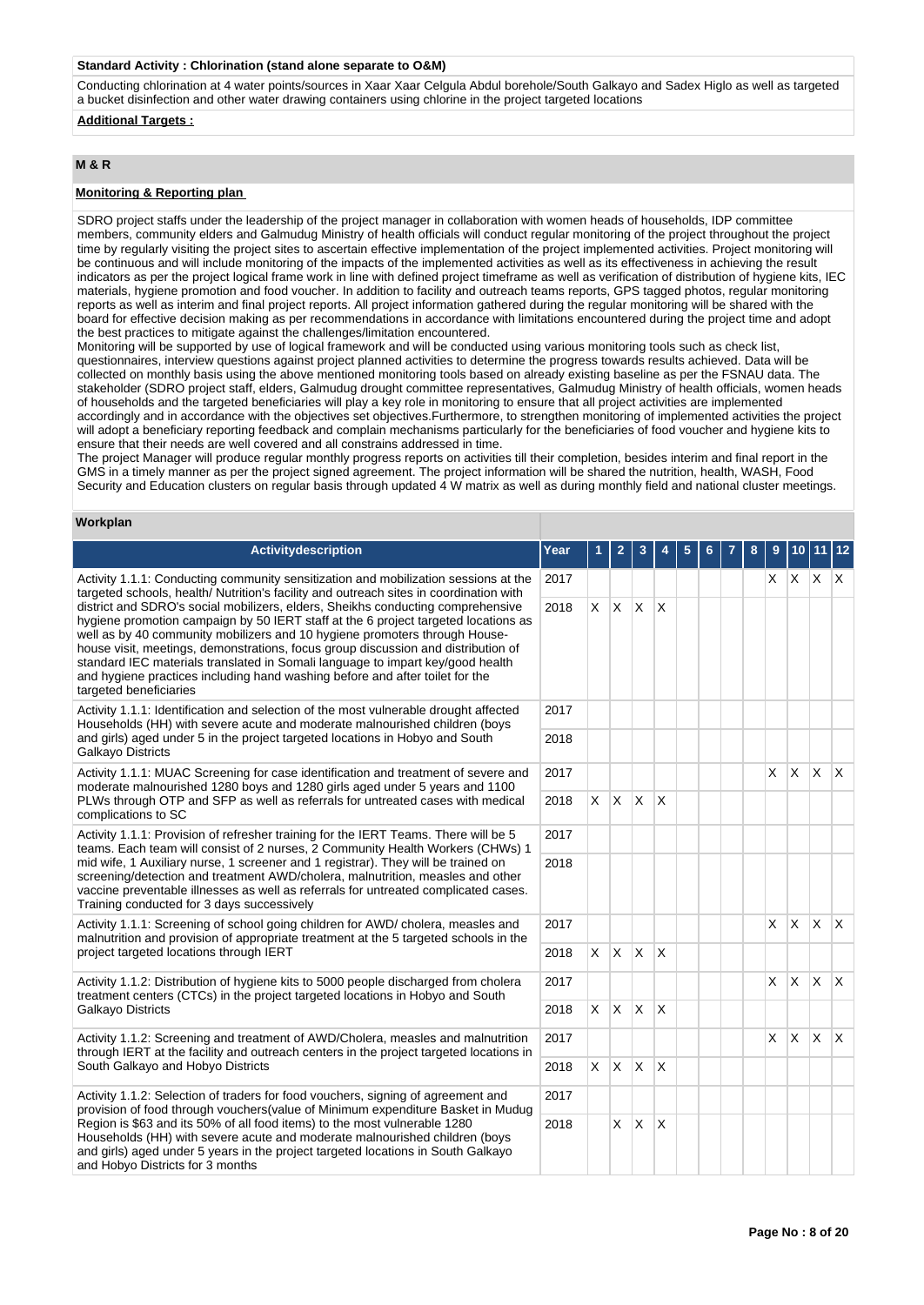| Activity 1.1.3: Conducting chlorination at 4 water points/sources in Xaar Xaar<br>Celgula Abdul borehole/South Galkayo and Sadex Higlo as well as targeted a  | 2017<br>X<br>X.<br>X.<br>2018<br>$X$ X<br>$\times$<br>2017<br>x<br>$\mathsf{I} \mathsf{X}$<br>$\times$<br>2018<br>X. |  |  |  |  |  |  |
|---------------------------------------------------------------------------------------------------------------------------------------------------------------|----------------------------------------------------------------------------------------------------------------------|--|--|--|--|--|--|
| bucket disinfection and other water drawing containers using chlorine in the project<br>targeted locations                                                    |                                                                                                                      |  |  |  |  |  |  |
| Activity 1.2.1: 1. Conducting measles immunization as well as immunization of<br>other vaccine preventable diseases to children aged under 5 and school going |                                                                                                                      |  |  |  |  |  |  |
| children and pregnant lactating women (PLWs) in the targeted locations                                                                                        |                                                                                                                      |  |  |  |  |  |  |

#### **OTHER INFO**

# **Accountability to Affected Populations**

The project is designed for effective implementation to ensure that the targeted beneficiaries are duly reached by the intended project activities in order to achieve the project objectives hence accountability to them. The project beneficiaries are directly involved in the project design where they will be part and parcel of the project implementation not only as beneficiaries but also actively participate in the monitoring of all project activities till completion. Effective accountability to stakeholders (SDRO project staff, women heads of households, Galmudug relief committee representatives, Galmudug Ministry of health officials, elders and religious leaders) will be made possible through periodic project review meetings on project activities, achievements and results with participation from each of the various stakeholders . Further, the contact information for the various key project staff will be shared with all beneficiaries with a view to enhancing project accountability and feedback on project issues to them. Since the project locations has previously experienced inter and intra clan conflicts, efforts seeking to promote peaceful co-existence between individuals, clans and communities cannot be entirely excluded if progress has to be made to address the core vulnerabilities/beneficiaries. In line with the principles for Local Capacities for Peace (LCP) where connectors as opposed to dividers are promoted in order to "Do No Harm". The concept of "Do No Harm", postulates that in every conflict situation, there are two realities of connectors and dividers that impact upon people, either negatively or positively during delivery of humanitarian programs. The project will especially uphold the principle of conducting a systematic analysis of connectors and dividers within the targeted beneficiaries in the project locations. This will help to weigh options for reducing the causes of tension through a community driven participatory approach where the targeted beneficiaries will be involved in the project right from formulation, implementation, monitoring till completion.

### **Implementation Plan**

The project will be implemented through an integrated approach involving Education, Food Security, WASH, health and Nutrition activities. Prior to commencement of the project, community sensitization and mobilization will be conducted by the project staff supported by community volunteers' elders, Sheikhs, women heads of households, Galmudug relief committee members and IDP committee members to ensure community awareness and their strong participation in the project by the targeted beneficiaries.

The project will be implemented in 7 targeted locations namely: Horumar, Garsor, Hawlwadag in South Galkayo as well as Xaar Xaar, Sadex Higlo, Ceelgula and Ceel dibir by 5 teams. One team will cover 3 sites within Galkayo South namely Horumar, Garsor, Hawlwadag while additional 4 teams will cover the following 4 sites: Xaar Xaar, Sadex Higlo, Ceelgula and Ceel dibir. Each team will consist of 2 nurses, 2 Community Health Workers (CHWs) 1 mid wife, 1 Auxiliary nurse, 1 screener and 1 registrar. There will 2 fixed sites, one in South Galkayo's Horumar MCH and another in Xaar Xaar, as well as mobile sites in Garsor, Hawlwadag, Sadex Higlo, Ceel gula and Ceel Dirbir. 10 Hygiene promoters will support in social mobilization.

Prior to commencement of screening of AWD/Cholera, measles and Malnutrition by IERT teams, they will be trained for 3 days by qualified and experienced facilitators on screening/detection and treatment AWD/cholera, malnutrition, measles and other vaccine preventable illnesses as well as referrals for untreated complicated cases.

The five IERT teams will conduct rapid response lifesaving medical services including AWD/Cholera, measles and other sick patients and identify, treat and refer those with medical severe cases that for further treatment. The teams will conduct case detection of Severe Acute Malnutrition (SAM) and Moderate Acute Malnutrition (MAM) through Mid Upper Arm Circumference (MUAC) screening of the targeted 1280 boys and 1280 girls aged 6-59 months and 1100 PLWs. SAM cases will be treated through Outpatient Therapeutic Program (OTP) while MAM cases will be treated through Supplementary Feeding Program (SFP). Discharged OTP cases will be referred to SFP while untreated cases with medical complications will be referred to Stabilization Center (SC) for further treatment. The targeted PLWs will be provided counseling on IYCF with emphasis to exclusive breastfeeding and complementary feeding. In addition families of 50% of the total number of the targeted malnourished boys and girls aged under 5 years will be provided food by vouchers for 3 months successively to enhance their food security status and prevent relapse upon treatment of malnutrition. Nutrition, health and WASH/chlorine supplies will be provided by UNICEF.

The targeted 2000 school going children ( boys and girls) will be screened of AWD/cholera, measles and malnutrition and provided appropriate treatment through health and nutrition services by the IERT teams. Further hygiene promotion will be conducted by teachers, health and nutrition staff as well as community volunteers and hygiene promoters through house- house visit, meetings, demonstrations, focus group discussions to impart key/good health and hygiene practices including hand washing before and after toilet as well as distribution of standard IEC materials translated in Somali language while hygiene kits consisting of 2 jerricans of 20liters capacity, 200 water purification tablets and 800 grams soap will be distributed to 5000 discharged patients from cholera treatment centers at the project targeted locations. The IERT team supported by Hygiene promoters and community volunteers will further ensure chlorination at 4 water points namely Xaar Xaar, Celgula, Abdul borehole/South Galkayo and Sadex Higlo well as targeted bucket disinfection and other water drawing containers using chlorine at the mentioned boreholes. The project will be implemented continuously for 9 months.

#### **Coordination with other Organizations in project area**

| Name of the organization | Areas/activities of collaboration and rationale                                            |
|--------------------------|--------------------------------------------------------------------------------------------|
| <b>CESVI</b>             | Health, Nutrition and programs in South Galkayo and Hobyo Districts                        |
| <b>IRC</b>               | Health, WASH and food security programs in South Galkayo and<br>Hobyo Districts            |
| Mercy Corps              | WASH and Food Security programs in South Galkayo and Hobyo<br><b>Districts</b>             |
| ADESO                    | Food Security programs in South Galkayo and Hobyo Districts                                |
| <b>SRRDO</b>             | Health, Nutrition and Food Security programs in South Galkayo and<br><b>Hobyo Disticts</b> |
| IMC.                     | Health and Nutrition Programs in South Galkayo                                             |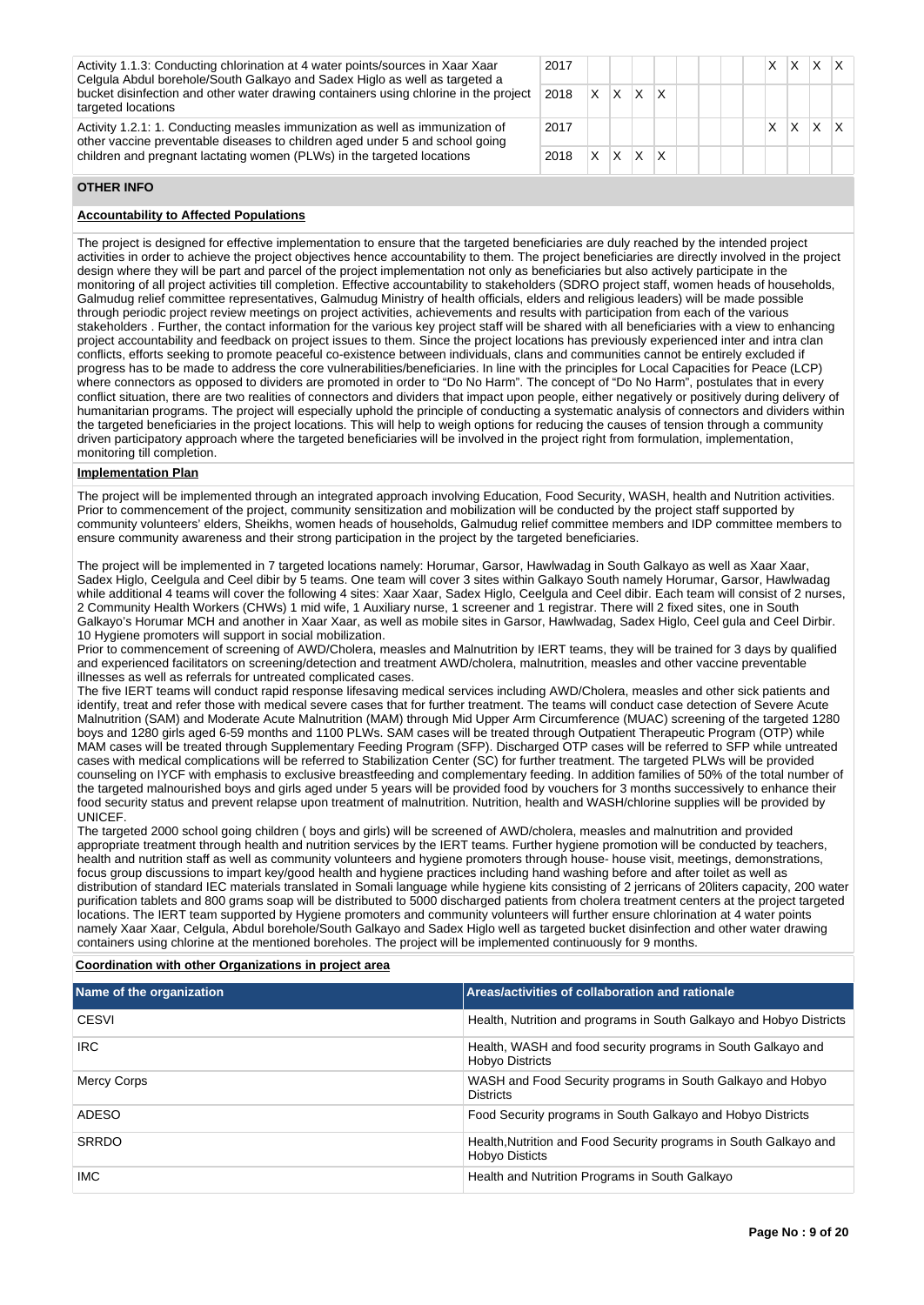# **Environment Marker Of The Project**

N/S: Not specified

## **Gender Marker Of The Project**

2a- The project is designed to contribute significantly to gender equality

#### **Justify Chosen Gender Marker Code**

The project is designed to address distinct needs of the women, men, boys and girls including children (boys and girls aged between 6-59 months), Furthermore the project is committed to promoting equal opportunities for women, men boys and girls among the project staff and the community cross-section. and providing life-saving emergency support to the targeted women., men, boys and girls.

#### **Protection Mainstreaming**

The project is designed to ensure protection of the most vulnerable and drought affected beneficiaries from abuse and rights violations in the sense that. The project implementation will ensure neutrality and fairness in beneficiaries identification and selection where all intended deserving and most vulnerable beneficiaries will be selected in a very transparent and open manner that doesn't trigger any feeling of favoritism that can cause conflict as per the Do no Harm Principle. Therefore,targeted beneficiaries will benefit from the porject as per the plan schedule. A joint stakeholder committee consisting of project staff, women heads of households, Galmudug relief committee representatives, Galmudug Ministry of health officials, elders and religious leaders will over see the project implemented activities. The principle of "Do No Harm", will further be ensured where the project staff will enable for targeted beneficiaries and communities inclusiveness and effective participation to strengthen their capacities for peaceful implementation and further build on connections that bring them together and reduce division and sources of tension that lead to conflict through mentioned stakeholders involvement right from the commencement of the project and regular project monitoring and information sharing for effective project implementation of the project activities in order to achieve intended the project objectives hence enabling for targeted beneficiaries claiming their rights to the intended entitlements/ getting reached by the intended activities.

# **Country Specific Information**

# **Safety and Security**

The project location is in Hobyo and South Galkayo District under Galmudug Administration that has no safety and security concerns. However, there has been cases of inter and intra clan conflicts that are usually resolved by the elders, religious leaders and Galmudug authority representatives whenever they occur hence no major safety and security concern that can jeopardize the project implementation.

# **Access**

The project location has no access constraints, furthermore SDRO has successfully implemented several WASH nutrition, Health and Food security in the supported by donor/partner organizations

# **BUDGET**

| Code           | <b>Budget Line Description</b>    |           | $D/S$ Quantity | Unit<br>cost | <b>Duration</b><br>Recurran charged<br>ce | $\frac{9}{6}$<br>to CHF | <b>Total Cost</b> |
|----------------|-----------------------------------|-----------|----------------|--------------|-------------------------------------------|-------------------------|-------------------|
|                | 1. Supplies (materials and goods) |           |                |              |                                           |                         |                   |
| <b>NA</b>      | <b>NA</b>                         | <b>NA</b> | $\mathsf 0$    | 0.00         | 0                                         | 0                       | 0.00              |
|                | <b>NA</b>                         |           |                |              |                                           |                         |                   |
|                | <b>Section Total</b>              |           |                |              |                                           |                         | 0.00              |
|                | 2. Transport and Storage          |           |                |              |                                           |                         |                   |
| <b>NA</b>      | <b>NA</b>                         | <b>NA</b> | $\mathbf 0$    | 0.00         | $\mathsf 0$                               | $\pmb{0}$               | 0.00              |
|                | <b>NA</b>                         |           |                |              |                                           |                         |                   |
|                | <b>Section Total</b>              |           |                |              |                                           |                         | 0.00              |
|                | 3. International Staff            |           |                |              |                                           |                         |                   |
| <b>NA</b>      | <b>NA</b>                         | <b>NA</b> | $\mathsf 0$    | 0.00         | $\mathsf 0$                               | $\pmb{0}$               | 0.00              |
|                | <b>NA</b>                         |           |                |              |                                           |                         |                   |
|                | <b>Section Total</b>              |           |                |              |                                           |                         | 0.00              |
| 4. Local Staff |                                   |           |                |              |                                           |                         |                   |
| <b>NA</b>      | <b>NA</b>                         | <b>NA</b> | 0              | 0.00         | 0                                         | 0                       | 0.00              |
|                | <b>NA</b>                         |           |                |              |                                           |                         |                   |
|                | <b>Section Total</b>              |           |                |              |                                           |                         | 0.00              |
|                | 5. Training of Counterparts       |           |                |              |                                           |                         |                   |
| <b>NA</b>      | <b>NA</b>                         | <b>NA</b> | 0              | 0.00         | 0                                         | $\mathbf 0$             | 0.00              |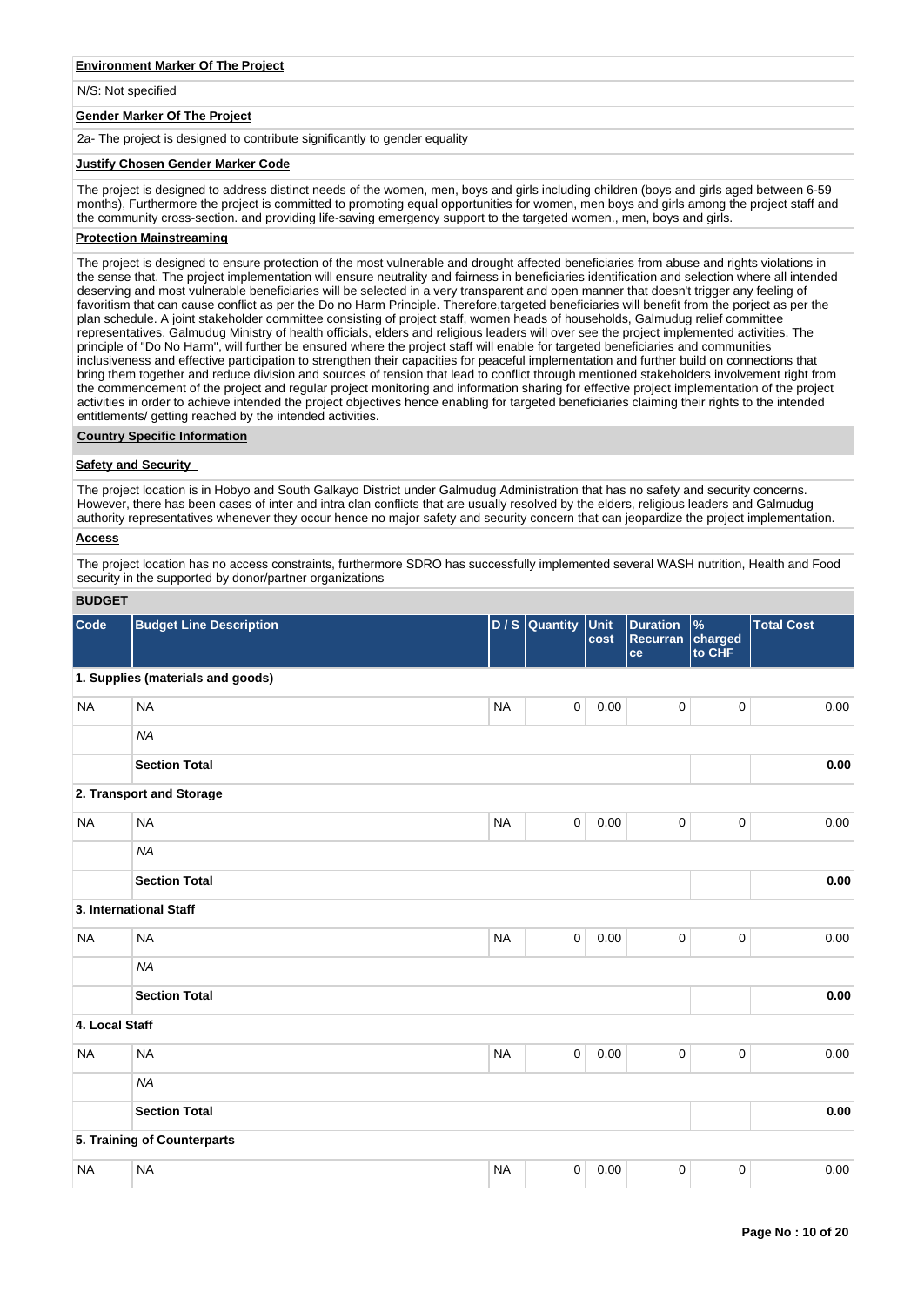|                   | <b>NA</b>                                                    |           |             |          |             |             |          |
|-------------------|--------------------------------------------------------------|-----------|-------------|----------|-------------|-------------|----------|
|                   | <b>Section Total</b>                                         |           |             |          |             |             | 0.00     |
|                   | 6. Contracts (with implementing partners)                    |           |             |          |             |             |          |
| <b>NA</b>         | <b>NA</b>                                                    | <b>NA</b> | 0           | 0.00     | $\pmb{0}$   | $\pmb{0}$   | 0.00     |
|                   | <b>NA</b>                                                    |           |             |          |             |             |          |
|                   | <b>Section Total</b>                                         |           |             |          |             |             | 0.00     |
|                   | 7. Other Direct Costs                                        |           |             |          |             |             |          |
| <b>NA</b>         | <b>NA</b>                                                    | <b>NA</b> | $\pmb{0}$   | 0.00     | $\pmb{0}$   | $\pmb{0}$   | 0.00     |
|                   | <b>NA</b>                                                    |           |             |          |             |             |          |
|                   | <b>Section Total</b>                                         |           |             |          |             |             | 0.00     |
| 8. Indirect Costs |                                                              |           |             |          |             |             |          |
| <b>NA</b>         | <b>NA</b>                                                    | <b>NA</b> | 0           | 0.00     | $\pmb{0}$   | $\mathbf 0$ | 0.00     |
|                   | <b>NA</b>                                                    |           |             |          |             |             |          |
|                   | <b>Section Total</b>                                         |           |             |          |             |             | 0.00     |
|                   | 11. A:1 Staff and Other Personnel Costs: International Staff |           |             |          |             |             |          |
| <b>NA</b>         | <b>NA</b>                                                    | <b>NA</b> | 0           | 0.00     | $\pmb{0}$   | $\mathbf 0$ | 0.00     |
|                   | <b>NA</b>                                                    |           |             |          |             |             |          |
|                   | <b>Section Total</b>                                         |           |             |          |             |             | 0.00     |
|                   | 12. A:1 Staff and Other Personnel Costs: Local Staff         |           |             |          |             |             |          |
| <b>NA</b>         | <b>NA</b>                                                    | <b>NA</b> | 0           | 0.00     | $\pmb{0}$   | $\pmb{0}$   | 0.00     |
|                   | <b>NA</b>                                                    |           |             |          |             |             |          |
|                   | <b>Section Total</b>                                         |           |             |          |             |             | 0.00     |
|                   | 13. B:2 Supplies, Commodities, Materials                     |           |             |          |             |             |          |
| <b>NA</b>         | <b>NA</b>                                                    | <b>NA</b> | 0           | 0.00     | 0           | $\mathbf 0$ | 0.00     |
|                   | <b>NA</b>                                                    |           |             |          |             |             |          |
|                   | <b>Section Total</b>                                         |           |             |          |             |             | 0.00     |
|                   | 14. C:3 Equipment                                            |           |             |          |             |             |          |
| <b>NA</b>         | <b>NA</b>                                                    | <b>NA</b> | $\mathsf 0$ | 0.00     | $\pmb{0}$   | $\pmb{0}$   | 0.00     |
|                   | <b>NA</b>                                                    |           |             |          |             |             |          |
|                   | <b>Section Total</b>                                         |           |             |          |             |             | 0.00     |
|                   | 15. D:4 Contractual Services                                 |           |             |          |             |             |          |
| <b>NA</b>         | <b>NA</b>                                                    | <b>NA</b> | $\mathsf 0$ | $0.00\,$ | $\pmb{0}$   | $\mathbf 0$ | $0.00\,$ |
|                   | <b>NA</b>                                                    |           |             |          |             |             |          |
|                   | <b>Section Total</b>                                         |           |             |          |             |             | 0.00     |
| 16. E:5 Travel    |                                                              |           |             |          |             |             |          |
| <b>NA</b>         | <b>NA</b>                                                    | $\sf NA$  | $\mathsf 0$ | 0.00     | $\mathsf 0$ | $\pmb{0}$   | $0.00\,$ |
|                   | <b>NA</b>                                                    |           |             |          |             |             |          |
|                   | <b>Section Total</b>                                         |           |             |          |             |             | 0.00     |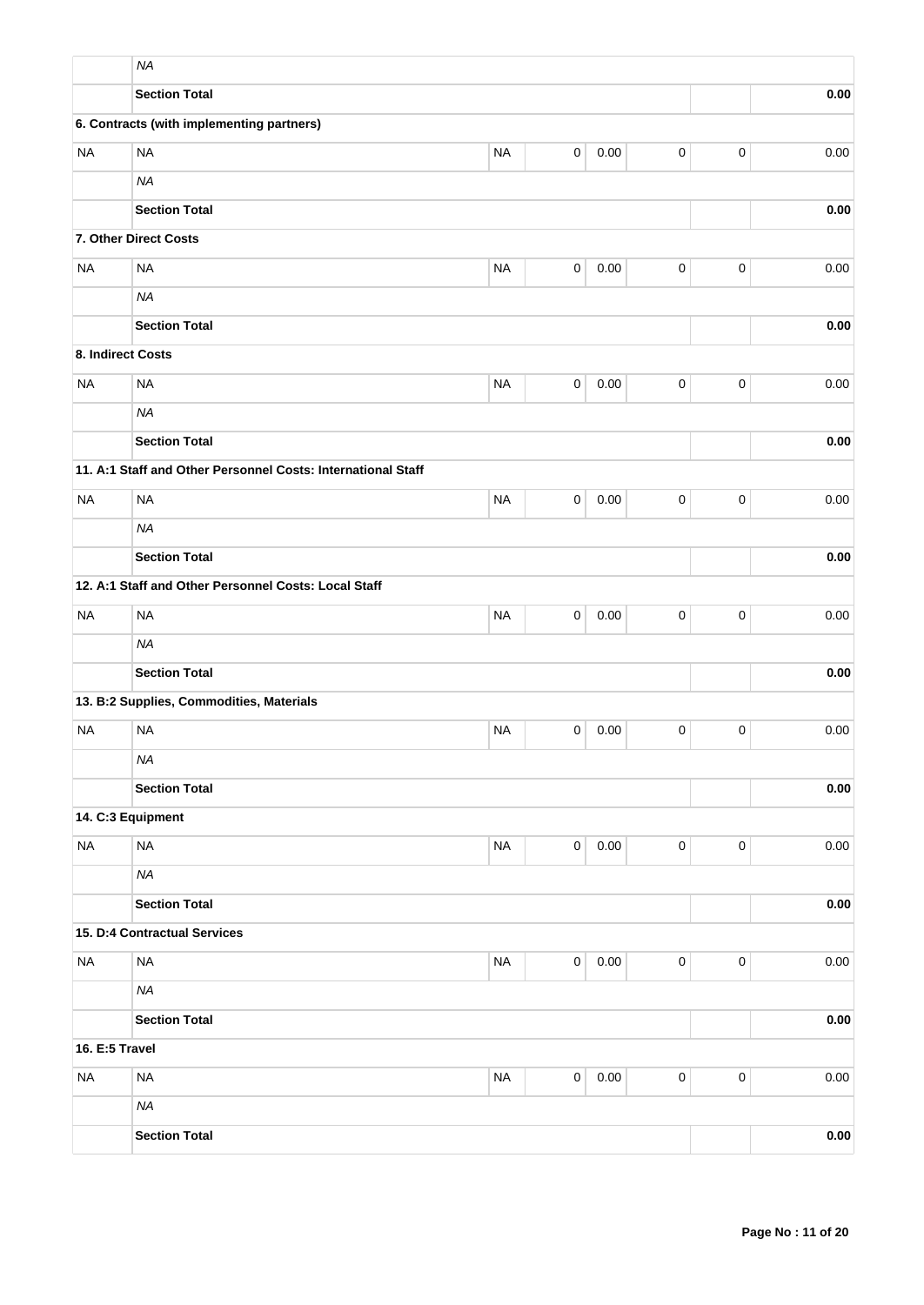|           | 17. F:6 Transfers and Grants to Counterparts                                                                                                                                                                                                                                                                                                                                                       |           |                |                       |             |        |           |
|-----------|----------------------------------------------------------------------------------------------------------------------------------------------------------------------------------------------------------------------------------------------------------------------------------------------------------------------------------------------------------------------------------------------------|-----------|----------------|-----------------------|-------------|--------|-----------|
| <b>NA</b> | <b>NA</b>                                                                                                                                                                                                                                                                                                                                                                                          | NA.       | 0              | 0.00                  | 0           | 0      | 0.00      |
|           | ΝA                                                                                                                                                                                                                                                                                                                                                                                                 |           |                |                       |             |        |           |
|           | <b>Section Total</b>                                                                                                                                                                                                                                                                                                                                                                               |           |                |                       |             |        | 0.00      |
|           | 18. G:7 General Operating and Other Direct Costs                                                                                                                                                                                                                                                                                                                                                   |           |                |                       |             |        |           |
| <b>NA</b> | NA                                                                                                                                                                                                                                                                                                                                                                                                 | <b>NA</b> | 0              | 0.00                  | 0           | 0      | 0.00      |
|           | ΝA                                                                                                                                                                                                                                                                                                                                                                                                 |           |                |                       |             |        |           |
|           | <b>Section Total</b>                                                                                                                                                                                                                                                                                                                                                                               |           |                |                       |             |        | 0.00      |
|           | 19. H.8 Indirect Programme Support Costs                                                                                                                                                                                                                                                                                                                                                           |           |                |                       |             |        |           |
| <b>NA</b> | <b>NA</b>                                                                                                                                                                                                                                                                                                                                                                                          | NA        | 0              | 0.00                  | $\mathbf 0$ | 0      | 0.00      |
|           | ΝA                                                                                                                                                                                                                                                                                                                                                                                                 |           |                |                       |             |        |           |
|           | <b>Section Total</b>                                                                                                                                                                                                                                                                                                                                                                               |           |                |                       |             |        | 0.00      |
|           | 20. Staff and Other Personnel Costs                                                                                                                                                                                                                                                                                                                                                                |           |                |                       |             |        |           |
| 1.1       | Project Manager                                                                                                                                                                                                                                                                                                                                                                                    | D         |                | $1 \mid 1,500$<br>.00 | 9           | 30.00  | 4,050.00  |
|           | the project. The salary is determined by qualifications based on local area standards. The salary includes medical<br>allowance/insurance. Time unit is in months<br>Roles:<br>• Approval of financial requests<br>• Supervision of the project staff<br>• Coordination between staff and the board<br>• Project monitoring and reporting                                                          |           |                |                       |             |        |           |
| 1.2       | <b>Finance Officer</b>                                                                                                                                                                                                                                                                                                                                                                             | D         | $\mathbf{1}$   | 800.0<br>$\Omega$     | 9           | 30.00  | 2,160.00  |
|           | Finance officer works in the on-going SHF nutrition project that covers 70% of his salary hence 30% Salary pay by the project.<br>The salary is based on local standards and includes medical allowances. Time unit is in Months<br>Roles:<br>• Manages organizational books of accounts<br>• Signatory to the organizational accounts<br>• Supervises cash flow and discrepancies                 |           |                |                       |             |        |           |
| 1.3       | Logistician                                                                                                                                                                                                                                                                                                                                                                                        | D         |                | 1   600.0<br>0        | 9           | 30.00  | 1,620.00  |
|           | Logistician will work partly in the on-going SHF Nutrition project that will cover 70% of his salary hence 30% Salary pay by the<br>project. The salary includes medical expenses and is based on local area standards. Time unit is in Months<br>Roles:<br>• Manages purchases and delivery of supplies                                                                                           |           |                |                       |             |        |           |
| 1.4       | Nurse                                                                                                                                                                                                                                                                                                                                                                                              | D         |                | 10 400.0<br>0         | 9           | 100.00 | 36,000.00 |
|           | 10 Nurses will work exclusively in the project hence 100% pay in the project. There will be 2 nurses per team. The salary is based<br>on cluster approved rates. Time unit is in months<br>Roles:<br>• Leads the project monitoring<br>• Does regular project progress reporting<br>• Recommends appropriate treatment upon AWD/cholera and measles and other common ailments as well as referrals |           |                |                       |             |        |           |
| 1.5       | Midwife                                                                                                                                                                                                                                                                                                                                                                                            | D         | 5 <sup>1</sup> | 400.0<br>0            | 9           | 100.00 | 18,000.00 |
|           | 5 midwives will work exclusively in the project hence 100% pay in the project. There will be 1 midwife per team. The salary is<br>based on cluster approved rates. Time unit is in months.<br>Roles:<br>• Support in safe motherhood and delivery services                                                                                                                                         |           |                |                       |             |        |           |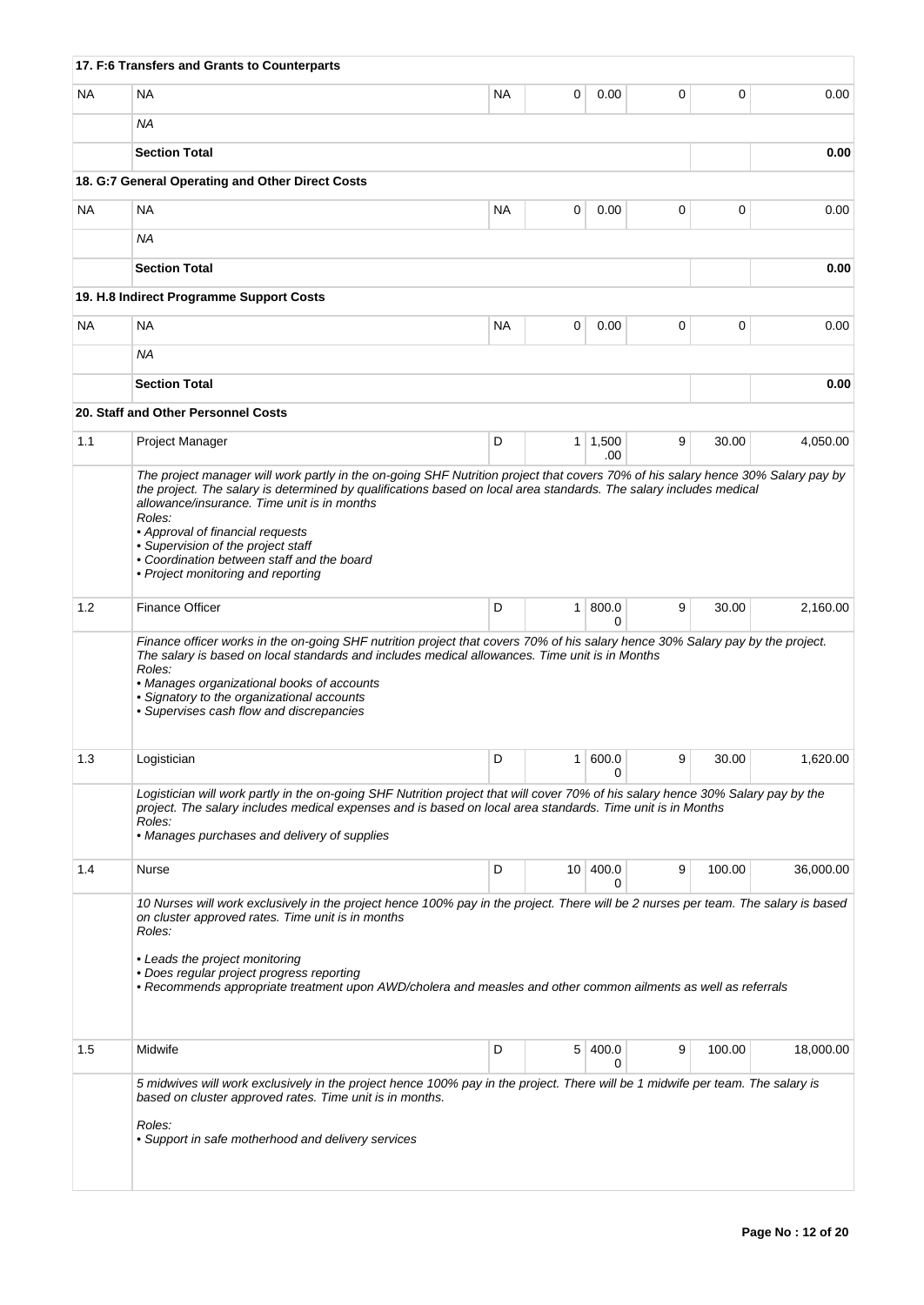| 1.6  | Community Health Worker(CHW)                                                                                                                                                                                                                                                                                | D |                | 10 200.0<br>U     | 9 | 100.00 | 18,000.00  |
|------|-------------------------------------------------------------------------------------------------------------------------------------------------------------------------------------------------------------------------------------------------------------------------------------------------------------|---|----------------|-------------------|---|--------|------------|
|      | 10 Community Health Workers (CHWs)- 2 per team. They will work exclusively in the project hence 100% pay by the project. The<br>salary is based on cluster approved rates. Time unit is in months.<br>Roles<br>• Screening and detection of AWD/Cholera and malnutrition cases                              |   |                |                   |   |        |            |
| 1.7  | Hygiene promoters                                                                                                                                                                                                                                                                                           | D |                | 10 200.0<br>0     | 9 | 100.00 | 18,000.00  |
|      | 10 hygiene promoters will work exclusively in the project hence 100% pay. The salary rates are determined locally in Galkayo and<br>Hobyo Districts. Time unit is in Months.<br>Roles:<br>• Conducting community awareness<br>• Conducting hygiene promotion                                                |   |                |                   |   |        |            |
| 1.8  | Store keeper                                                                                                                                                                                                                                                                                                | D | 2 <sup>1</sup> | 200.0             | 9 | 100.00 | 3,600.00   |
|      | 2 Store keepers will work exclusively in the project hence 100% pay. The salary rates are determined locally in Galkayo and<br>Hobyo Districts. Time unit is in Months.<br>Roles:<br>• Manages health, nutrition and WASH/chlorine supplies at the stores<br>• Keep records of all supplies at the store    |   |                |                   |   |        |            |
| 1.9  | <b>Auxiliary Nurse</b>                                                                                                                                                                                                                                                                                      | D | 5 <sup>1</sup> | 200.0<br>0        | 9 | 100.00 | 9,000.00   |
|      | Auxiliary nurses will work exclusively in the project hence 100% pay in the project. The salary is based on cluster approved rates.<br>Time unit - Months<br>Roles:<br>• Supports in the treatment of malnutrition caseloads as well as health related treatments<br>• Recommends treatment and referrals   |   |                |                   |   |        |            |
| 1.10 | Screener                                                                                                                                                                                                                                                                                                    | D | 5 <sup>1</sup> | 200.0<br>U        | 9 | 100.00 | 9,000.00   |
|      | Screeners/community outreach workers will work exclusively in the project hence 100% pay in the project. The salary is based on<br>cluster approved rates. Time unit-Months<br>Roles:<br>• Screening of malnutrition caseloads                                                                              |   |                |                   |   |        |            |
| 1.11 | Registrar                                                                                                                                                                                                                                                                                                   | D | 5 <sup>1</sup> | 200.0<br>0        | 9 | 100.00 | 9,000.00   |
|      | Registrars will work exclusively in the project hence 100% pay in the project. The salary is based on cluster approved rates Time<br>unit-months<br>Roles:<br>• Registration of malnutrition caseloads<br>• where the are overwhelming cases, they supports in screening of malnourished children and PLWs  |   |                |                   |   |        |            |
|      | <b>Section Total</b>                                                                                                                                                                                                                                                                                        |   |                |                   |   |        | 128,430.00 |
|      | 21. Supplies, Commodities, Materials                                                                                                                                                                                                                                                                        |   |                |                   |   |        |            |
| 2.1  | Refresher training for health/IERT staff on screening/detection<br>and treatment AWD/cholera, malnutrition, measles and other<br>vaccine preventable illnesses as well as referrals procedures<br>on untreated complicated cases (See attached BOQ)                                                         | D | 1              | 6,115<br>.00      | 1 | 100.00 | 6,115.00   |
|      | Training of 50 IERT staff on screening/detection and treatment AWD/cholera, malnutrition, measles and other vaccine<br>preventable illnesses as well as referrals for untreated complicated cases. Training conducted for 3 days successively. The cost<br>is paid 100% by the project. TimeUnit - Lumpsum) |   |                |                   |   |        |            |
| 2.2  | Storage/Warehouse rent                                                                                                                                                                                                                                                                                      | D | $\mathbf{1}$   | 350.0<br>0        | 9 | 100.00 | 3,150.00   |
|      | Storage cost is for storage of health and nutrition supplies. The cost is USD 350 as per local rates in South Galkayo and Hobyo.<br>(TimeUnit- Months)                                                                                                                                                      |   |                |                   |   |        |            |
| 2.3  | Hygiene promotion campaign (See attached BOQ)                                                                                                                                                                                                                                                               | D |                | 1   8,630<br>.00. | 1 | 100.00 | 8,630.00   |
|      | Cost of Hygiene promotion campaign that will be conducted by 40 hygiene promoters to impart key hygiene knowledge and<br>practices in the project sites. The cost is determined by the cluster approved rates. TimeUnit - Lumpsum)                                                                          |   |                |                   |   |        |            |
| 2.4  | Social Mobilization meetings at the project sites                                                                                                                                                                                                                                                           | D | 80             | 2.00              | 4 | 100.00 | 640.00     |
|      | Meetings for sensitization and awareness of the project in the project targeted locations. A total of 4 meetings will be conducted;<br>for 2 days each in Hobyo and South Galkayo (cost of refreshments is \$2 for 80 participants for 4 days. (Time unit-days)                                             |   |                |                   |   |        |            |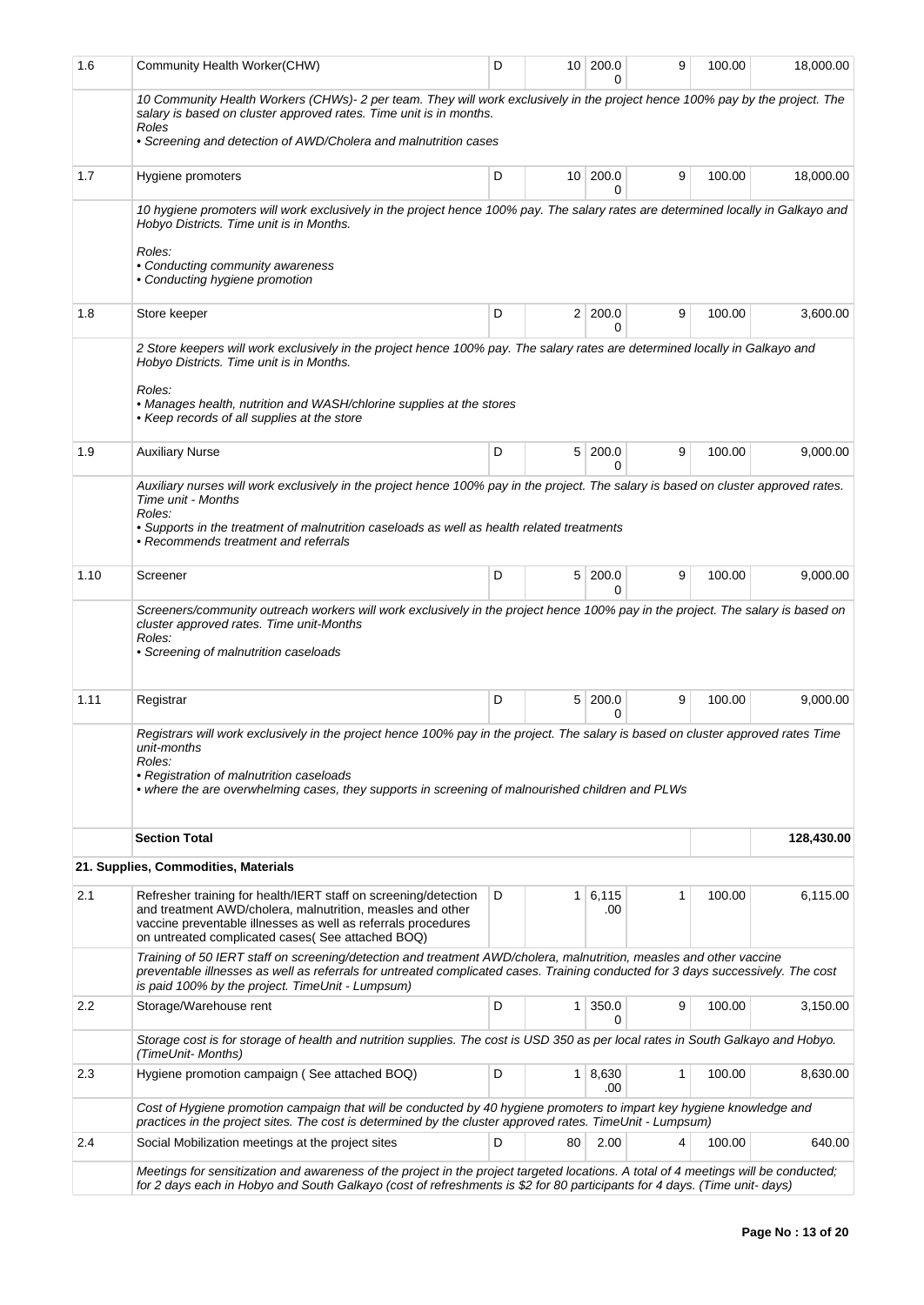| 2.5           | Printing of food vouchers                                                                                                                                                                                                                                                                            | D         | 1280         | 0.80                  | 3 | 100.00 | 3,072.00   |
|---------------|------------------------------------------------------------------------------------------------------------------------------------------------------------------------------------------------------------------------------------------------------------------------------------------------------|-----------|--------------|-----------------------|---|--------|------------|
|               | Cost of printing vouchers for redeeming food by 1280 families/HH for 3 rounds/months. Time unit- months                                                                                                                                                                                              |           |              |                       |   |        |            |
| 2.6           | Food distribution by voucher to 1280 HH - cost of Minimim<br>expenditure Basket (CMB) in Muduq Region is \$63                                                                                                                                                                                        | D         |              | 1280 63.00            | 3 | 100.00 | 241,920.00 |
|               | Value of food voucher distribution. Food will be distributed to 1280 families for 3 rounds/months                                                                                                                                                                                                    |           |              |                       |   |        |            |
| 2.7           | Hygiene Kits distribution to 5000 people discharged from                                                                                                                                                                                                                                             | D         | 5000         | 13.00                 | 1 | 100.00 | 65,000.00  |
|               | cholera treatment centers (CTCs) (See attached BOQ)<br>Hygiene kit consisting of 2 jerricans, 200 water purification tablets, 800g bar soap. The contents and cost cost are determined by                                                                                                            |           |              |                       |   |        |            |
|               | WASH cluster. Time unit- lumpsum                                                                                                                                                                                                                                                                     |           |              |                       |   |        |            |
|               | <b>Section Total</b>                                                                                                                                                                                                                                                                                 |           |              |                       |   |        | 328,527.00 |
| 22. Equipment |                                                                                                                                                                                                                                                                                                      |           |              |                       |   |        |            |
| NA.           | <b>NA</b>                                                                                                                                                                                                                                                                                            | <b>NA</b> | 0            | 0.00                  | 0 | 0      | 0.00       |
|               | ΝA                                                                                                                                                                                                                                                                                                   |           |              |                       |   |        |            |
|               | <b>Section Total</b>                                                                                                                                                                                                                                                                                 |           |              |                       |   |        | 0.00       |
|               | <b>23. Contractual Services</b>                                                                                                                                                                                                                                                                      |           |              |                       |   |        |            |
| <b>NA</b>     | <b>NA</b>                                                                                                                                                                                                                                                                                            | <b>NA</b> | 0            | 0.00                  | 0 | 0      | 0.00       |
|               | ΝA                                                                                                                                                                                                                                                                                                   |           |              |                       |   |        |            |
|               | <b>Section Total</b>                                                                                                                                                                                                                                                                                 |           |              |                       |   |        | 0.00       |
| 24. Travel    |                                                                                                                                                                                                                                                                                                      |           |              |                       |   |        |            |
| 5.1           | Vehicle hire for IERT teams                                                                                                                                                                                                                                                                          | D         |              | $4 \mid 1,800$<br>.00 | 9 | 100.00 | 64,800.00  |
|               | 4 vehicles hired(2 vehicles in South Galkayo sites and 2 in Hobyo sites.) for regular project activities by IERT teams. The cost<br>includes hiring costs, fuel and maintenance during the project time. The cost is determined by local rates in Galkayo and Hobyo<br>districts. Time unit - months |           |              |                       |   |        |            |
|               | <b>Section Total</b>                                                                                                                                                                                                                                                                                 |           |              |                       |   |        | 64,800.00  |
|               | 25. Transfers and Grants to Counterparts                                                                                                                                                                                                                                                             |           |              |                       |   |        |            |
| NA.           | <b>NA</b>                                                                                                                                                                                                                                                                                            | <b>NA</b> | 0            | 0.00                  | 0 | 0      | 0.00       |
|               | ΝA                                                                                                                                                                                                                                                                                                   |           |              |                       |   |        |            |
|               | <b>Section Total</b>                                                                                                                                                                                                                                                                                 |           |              |                       |   |        | 0.00       |
|               | 26. General Operating and Other Direct Costs                                                                                                                                                                                                                                                         |           |              |                       |   |        |            |
| 7.1           | <b>Office Rent</b>                                                                                                                                                                                                                                                                                   | D         | $\mathbf{1}$ | 500.0                 | 9 | 30.00  | 1,350.00   |
|               |                                                                                                                                                                                                                                                                                                      |           |              | 0                     |   |        |            |
|               | Office Rent is the cost of rent paid for rented premise in South Galkayo 70% of the cost will be covered by the on-going SHF<br>funded Nutrition project hence 30% cost charged by the project. Time unit- months                                                                                    |           |              |                       |   |        |            |
| 7.2           | Communication (See attached BOQ)                                                                                                                                                                                                                                                                     | D         | $\mathbf{1}$ | 350.0<br>0            | 9 | 100.00 | 3,150.00   |
|               | Communication is the cost of internet and telephone communication between the project staff, beneficiaries and other project<br>related communications hence 100% paid by the project. Costs are based on rates in South Galkayo (TimeUnit-Months)                                                   |           |              |                       |   |        |            |
|               | Communication cost is very essential for coordination and day-day running of the IERT teams at different project sites hence its<br>cost.                                                                                                                                                            |           |              |                       |   |        |            |
| 7.3           | Utilities (See attached BOQ)                                                                                                                                                                                                                                                                         | D         | $\mathbf{1}$ | 350.0<br>0            | 9 | 30.00  | 945.00     |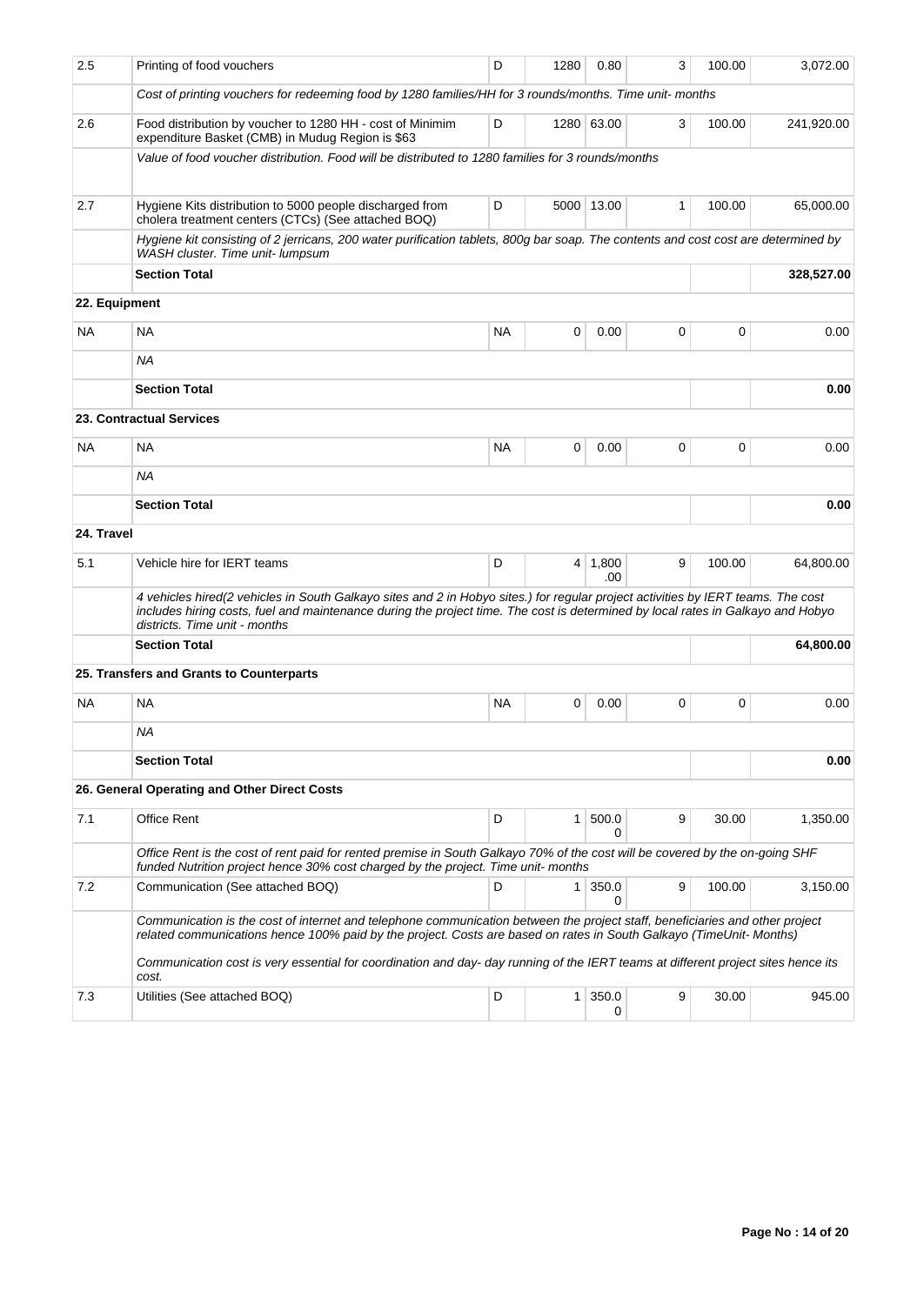| Months)                 | Utilities is the cost of water and electricity used in the the office premises in South Galkyo. The cost is 70% covered by the on-<br>going SHF funded nutrition project hence 30% cost by the project. The cost are based on local rates in South Galkayo (TimeUnit- |            |
|-------------------------|-----------------------------------------------------------------------------------------------------------------------------------------------------------------------------------------------------------------------------------------------------------------------|------------|
| <b>Section Total</b>    |                                                                                                                                                                                                                                                                       | 5,445.00   |
| <b>SubTotal</b>         | 7,705.00                                                                                                                                                                                                                                                              | 527,202.00 |
| <b>Direct</b>           |                                                                                                                                                                                                                                                                       | 527,202.00 |
| Support                 |                                                                                                                                                                                                                                                                       |            |
| <b>PSC Cost</b>         |                                                                                                                                                                                                                                                                       |            |
| <b>PSC Cost Percent</b> |                                                                                                                                                                                                                                                                       | 4.32       |
| <b>PSC Amount</b>       |                                                                                                                                                                                                                                                                       | 22,775.13  |
| <b>Total Cost</b>       |                                                                                                                                                                                                                                                                       | 549,977.13 |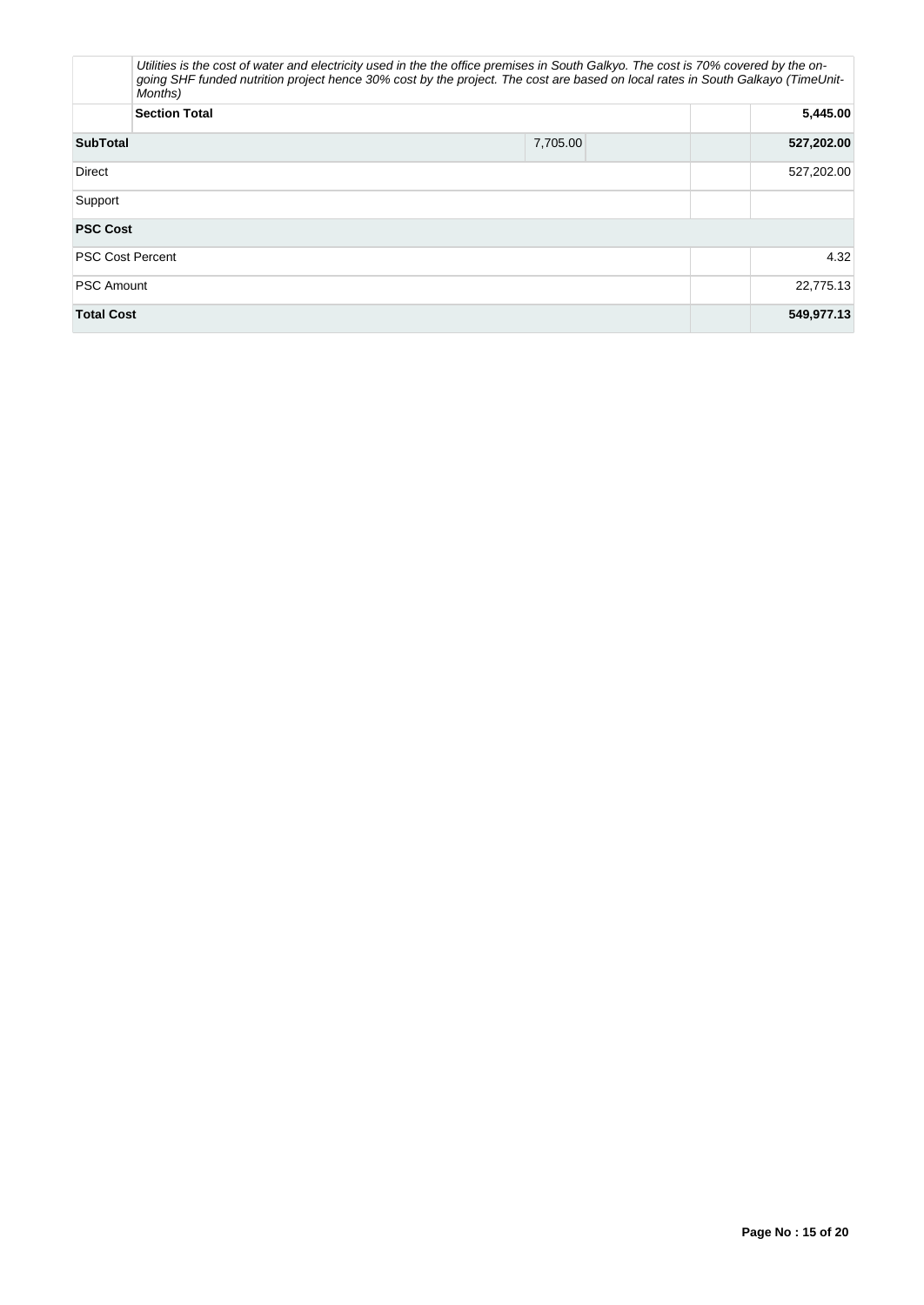# **Project Locations**

| <b>Location</b>                                     | <b>Estimated</b><br>percentage<br>of budget<br>for each<br><b>location</b> | <b>Estimated number of beneficiaries</b><br>for each location |              |             |     |               | <b>Activity Name</b>                                                                                                                                                                                                                                                                                                                                                                                                                                                                                                                                                                                                                                                                                                                                                                                                                                                                                                                                                                                                                                                                                                                                                                                                                                                                                                                                                                                                                                                                                                                                                                                                                                                                                                                                                                                                                                                                                                                                                                                                                                                                                                                                                                                                                                                                                                                                                                                                                                                                                                                                                                                                                                                                                                                                                                                                                                                                                                                                                                                                                                                                                                                                                                                                                                                                                                                                                                                                                                                                               |
|-----------------------------------------------------|----------------------------------------------------------------------------|---------------------------------------------------------------|--------------|-------------|-----|---------------|----------------------------------------------------------------------------------------------------------------------------------------------------------------------------------------------------------------------------------------------------------------------------------------------------------------------------------------------------------------------------------------------------------------------------------------------------------------------------------------------------------------------------------------------------------------------------------------------------------------------------------------------------------------------------------------------------------------------------------------------------------------------------------------------------------------------------------------------------------------------------------------------------------------------------------------------------------------------------------------------------------------------------------------------------------------------------------------------------------------------------------------------------------------------------------------------------------------------------------------------------------------------------------------------------------------------------------------------------------------------------------------------------------------------------------------------------------------------------------------------------------------------------------------------------------------------------------------------------------------------------------------------------------------------------------------------------------------------------------------------------------------------------------------------------------------------------------------------------------------------------------------------------------------------------------------------------------------------------------------------------------------------------------------------------------------------------------------------------------------------------------------------------------------------------------------------------------------------------------------------------------------------------------------------------------------------------------------------------------------------------------------------------------------------------------------------------------------------------------------------------------------------------------------------------------------------------------------------------------------------------------------------------------------------------------------------------------------------------------------------------------------------------------------------------------------------------------------------------------------------------------------------------------------------------------------------------------------------------------------------------------------------------------------------------------------------------------------------------------------------------------------------------------------------------------------------------------------------------------------------------------------------------------------------------------------------------------------------------------------------------------------------------------------------------------------------------------------------------------------------------|
|                                                     |                                                                            | Men                                                           | <b>Women</b> | <b>Boys</b> |     | Girls   Total |                                                                                                                                                                                                                                                                                                                                                                                                                                                                                                                                                                                                                                                                                                                                                                                                                                                                                                                                                                                                                                                                                                                                                                                                                                                                                                                                                                                                                                                                                                                                                                                                                                                                                                                                                                                                                                                                                                                                                                                                                                                                                                                                                                                                                                                                                                                                                                                                                                                                                                                                                                                                                                                                                                                                                                                                                                                                                                                                                                                                                                                                                                                                                                                                                                                                                                                                                                                                                                                                                                    |
| Mudug -> Gaalkacyo -><br>Gaalkacyo/Garsoor, Horumar |                                                                            | 40 2,035                                                      | 2,205        | 530         | 530 |               | 5,300 Activity 1.1.1 : Provision of refresher training for<br>the IERT Teams. There will be 5 teams. Each<br>team will consist of 2 nurses, 2 Community<br>Health Workers (CHWs) 1 mid wife, 1 Auxiliary<br>nurse, 1 screener and 1 registrar). They will be<br>trained on screening/detection and treatment<br>AWD/cholera, malnutrition, measles and other<br>vaccine preventable illnesses as well as referrals<br>for untreated complicated cases. Training<br>conducted for 3 days successively<br>Activity 1.1.1 : MUAC Screening for case<br>identification and treatment of severe and<br>moderate malnourished 1280 boys and 1280<br>girls aged under 5 years and 1100 PLWs through<br>OTP and SFP as well as referrals for untreated<br>cases with medical complications to SC<br>Activity 1.1.1 : Conducting community<br>sensitization and mobilization sessions at the<br>targeted schools, health/ Nutrition's facility and<br>outreach sites in coordination with district and<br>SDRO's social mobilizers, elders, Sheikhs<br>conducting comprehensive hygiene promotion<br>campaign by 50 IERT staff at the 6 project<br>targeted locations as well as by 40 community<br>mobilizers and 10 hygiene promoters through<br>House-house visit, meetings, demonstrations,<br>focus group discussion and distribution of<br>standard IEC materials translated in Somali<br>language to impart key/good health and hygiene<br>practices including hand washing before and<br>after toilet for the targeted beneficiaries<br>Activity 1.1.1 : Identification and selection of the<br>most vulnerable drought affected Households<br>(HH) with severe acute and moderate<br>malnourished children (boys and girls) aged<br>under 5 in the project targeted locations in Hobyo<br>and South Galkayo Districts<br>Activity 1.1.1 : Screening of school going children<br>for AWD/ cholera, measles and malnutrition and<br>provision of appropriate treatment at the 5<br>targeted schools in the project targeted locations<br>through IERT<br>Activity 1.1.2 : Selection of traders for food<br>vouchers, signing of agreement and provision of<br>food through vouchers (value of Minimum<br>expenditure Basket in Mudug Region is \$63 and<br>its 50% of all food items) to the most vulnerable<br>1280 Households (HH) with severe acute and<br>moderate malnourished children (boys and girls)<br>aged under 5 years in the project targeted<br>locations in South Galkayo and Hobyo Districts<br>for 3 months<br>Activity 1.1.2 : Screening and treatment of<br>AWD/Cholera, measles and malnutrition through<br><b>IERT</b> at the facility and outreach centers in the<br>project targeted locations in South Galkayo and<br>Hobyo Districts<br>Activity 1.1.2 : Distribution of hygiene kits to 5000<br>people discharged from cholera treatment<br>centers (CTCs) in the project targeted locations<br>in Hobyo and South Galkayo Districts<br>Activity 1.1.3: Conducting chlorination at 4 water<br>points/sources in Xaar Xaar Celgula Abdul<br>borehole/South Galkayo and Sadex Higlo as well<br>as targeted a bucket disinfection and other water<br>drawing containers using chlorine in the project<br>targeted locations<br>Activity 1.2.1: 1. Conducting measles<br>immunization as well as immunization of other<br>vaccine preventable diseases to children aged<br>under 5 and school going children and pregnant<br>lactating women (PLWs) in the targeted locations |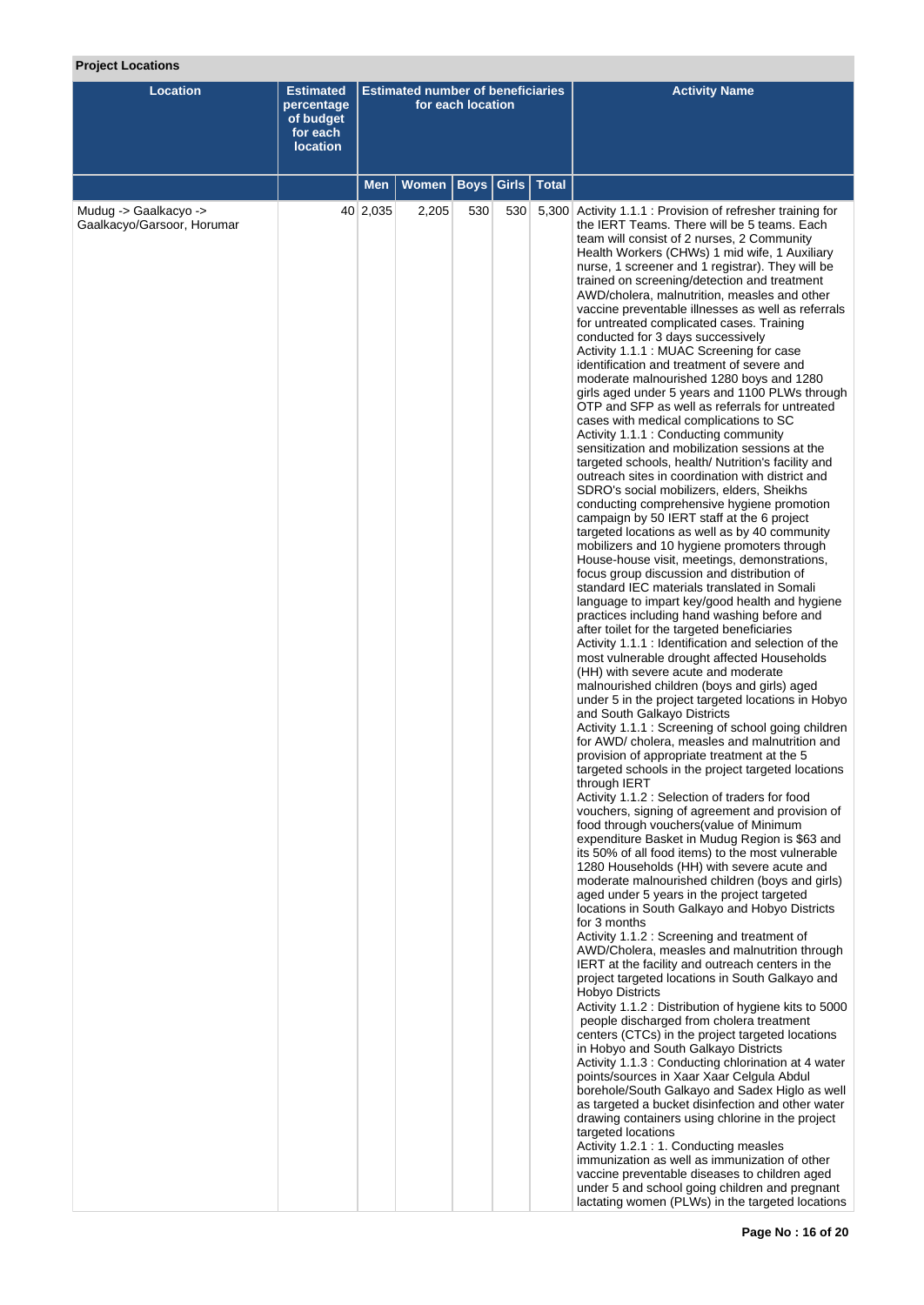| Mudug -> Gaalkacyo -> Sadax-<br>Higlo | 20 | 960 | 1,040 | 250 | 250 | 2,500 Activity 1.1.1 : MUAC Screening for case<br>identification and treatment of severe and<br>moderate malnourished 1280 boys and 1280<br>girls aged under 5 years and 1100 PLWs through<br>OTP and SFP as well as referrals for untreated<br>cases with medical complications to SC<br>Activity 1.1.1 : Conducting community<br>sensitization and mobilization sessions at the<br>targeted schools, health/ Nutrition's facility and<br>outreach sites in coordination with district and<br>SDRO's social mobilizers, elders, Sheikhs<br>conducting comprehensive hygiene promotion<br>campaign by 50 IERT staff at the 6 project<br>targeted locations as well as by 40 community<br>mobilizers and 10 hygiene promoters through<br>House-house visit, meetings, demonstrations,<br>focus group discussion and distribution of<br>standard IEC materials translated in Somali<br>language to impart key/good health and hygiene<br>practices including hand washing before and<br>after toilet for the targeted beneficiaries<br>Activity 1.1.1 : Identification and selection of the<br>most vulnerable drought affected Households<br>(HH) with severe acute and moderate<br>malnourished children (boys and girls) aged<br>under 5 in the project targeted locations in Hobyo<br>and South Galkayo Districts<br>Activity 1.1.1 : Screening of school going children<br>for AWD/ cholera, measles and malnutrition and<br>provision of appropriate treatment at the 5<br>targeted schools in the project targeted locations<br>through IERT<br>Activity 1.1.2 : Selection of traders for food<br>vouchers, signing of agreement and provision of<br>food through vouchers (value of Minimum<br>expenditure Basket in Mudug Region is \$63 and<br>its 50% of all food items) to the most vulnerable<br>1280 Households (HH) with severe acute and<br>moderate malnourished children (boys and girls)<br>aged under 5 years in the project targeted<br>locations in South Galkayo and Hobyo Districts<br>for 3 months<br>Activity 1.1.2 : Screening and treatment of<br>AWD/Cholera, measles and malnutrition through<br>IERT at the facility and outreach centers in the<br>project targeted locations in South Galkayo and<br><b>Hobyo Districts</b><br>Activity 1.1.2 : Distribution of hygiene kits to 5000<br>people discharged from cholera treatment<br>centers (CTCs) in the project targeted locations<br>in Hobyo and South Galkayo Districts<br>Activity 1.1.3 : Conducting chlorination at 4 water<br>points/sources in Xaar Xaar Celgula Abdul<br>borehole/South Galkayo and Sadex Higlo as well<br>as targeted a bucket disinfection and other water<br>drawing containers using chlorine in the project |
|---------------------------------------|----|-----|-------|-----|-----|----------------------------------------------------------------------------------------------------------------------------------------------------------------------------------------------------------------------------------------------------------------------------------------------------------------------------------------------------------------------------------------------------------------------------------------------------------------------------------------------------------------------------------------------------------------------------------------------------------------------------------------------------------------------------------------------------------------------------------------------------------------------------------------------------------------------------------------------------------------------------------------------------------------------------------------------------------------------------------------------------------------------------------------------------------------------------------------------------------------------------------------------------------------------------------------------------------------------------------------------------------------------------------------------------------------------------------------------------------------------------------------------------------------------------------------------------------------------------------------------------------------------------------------------------------------------------------------------------------------------------------------------------------------------------------------------------------------------------------------------------------------------------------------------------------------------------------------------------------------------------------------------------------------------------------------------------------------------------------------------------------------------------------------------------------------------------------------------------------------------------------------------------------------------------------------------------------------------------------------------------------------------------------------------------------------------------------------------------------------------------------------------------------------------------------------------------------------------------------------------------------------------------------------------------------------------------------------------------------------------------------------------------------------------------------------------------------------------------|
|                                       |    |     |       |     |     | targeted locations<br>Activity 1.2.1: 1. Conducting measles<br>immunization as well as immunization of other<br>vaccine preventable diseases to children aged<br>under 5 and school going children and pregnant<br>lactating women (PLWs) in the targeted locations                                                                                                                                                                                                                                                                                                                                                                                                                                                                                                                                                                                                                                                                                                                                                                                                                                                                                                                                                                                                                                                                                                                                                                                                                                                                                                                                                                                                                                                                                                                                                                                                                                                                                                                                                                                                                                                                                                                                                                                                                                                                                                                                                                                                                                                                                                                                                                                                                                                        |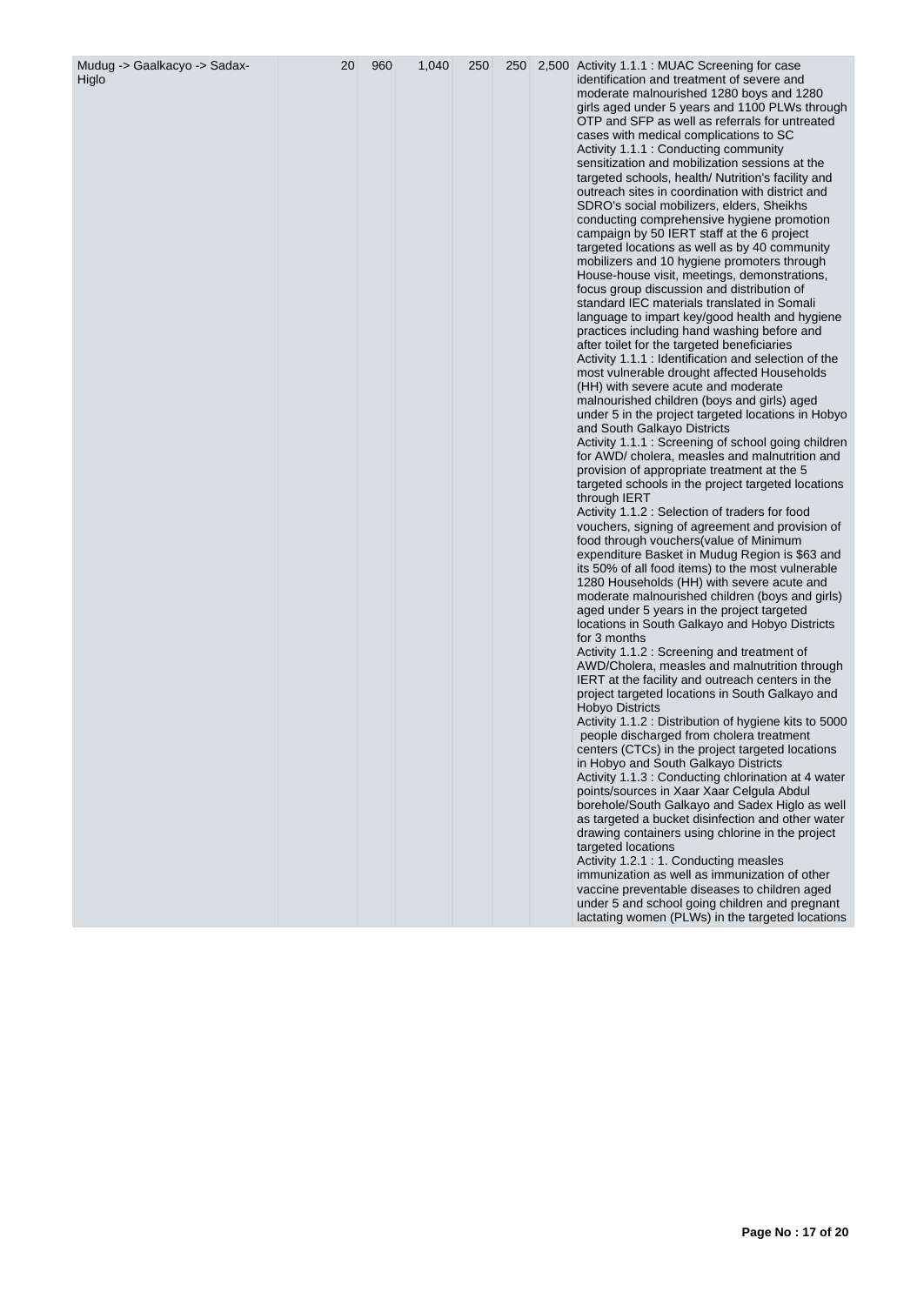| Mudug -> Hobyo -> Ceel-Dibir | 20 | 960 | 1,040 | 250 | 250 | 2,500 Activity 1.1.1 : MUAC Screening for case<br>identification and treatment of severe and<br>moderate malnourished 1280 boys and 1280<br>girls aged under 5 years and 1100 PLWs through<br>OTP and SFP as well as referrals for untreated<br>cases with medical complications to SC<br>Activity 1.1.1 : Conducting community<br>sensitization and mobilization sessions at the<br>targeted schools, health/ Nutrition's facility and<br>outreach sites in coordination with district and<br>SDRO's social mobilizers, elders, Sheikhs<br>conducting comprehensive hygiene promotion<br>campaign by 50 IERT staff at the 6 project<br>targeted locations as well as by 40 community<br>mobilizers and 10 hygiene promoters through<br>House-house visit, meetings, demonstrations,<br>focus group discussion and distribution of<br>standard IEC materials translated in Somali<br>language to impart key/good health and hygiene<br>practices including hand washing before and<br>after toilet for the targeted beneficiaries<br>Activity 1.1.1 : Identification and selection of the<br>most vulnerable drought affected Households<br>(HH) with severe acute and moderate<br>malnourished children (boys and girls) aged<br>under 5 in the project targeted locations in Hobyo<br>and South Galkayo Districts<br>Activity 1.1.1 : Screening of school going children<br>for AWD/ cholera, measles and malnutrition and<br>provision of appropriate treatment at the 5<br>targeted schools in the project targeted locations<br>through IERT<br>Activity 1.1.2: Selection of traders for food<br>vouchers, signing of agreement and provision of<br>food through vouchers (value of Minimum<br>expenditure Basket in Mudug Region is \$63 and<br>its 50% of all food items) to the most vulnerable<br>1280 Households (HH) with severe acute and<br>moderate malnourished children (boys and girls)<br>aged under 5 years in the project targeted<br>locations in South Galkayo and Hobyo Districts<br>for 3 months<br>Activity 1.1.2 : Screening and treatment of<br>AWD/Cholera, measles and malnutrition through<br>IERT at the facility and outreach centers in the<br>project targeted locations in South Galkayo and<br>Hobyo Districts<br>Activity 1.1.2 : Distribution of hygiene kits to 5000<br>people discharged from cholera treatment<br>centers (CTCs) in the project targeted locations<br>in Hobyo and South Galkayo Districts<br>Activity 1.2.1: 1. Conducting measles<br>immunization as well as immunization of other<br>vaccine preventable diseases to children aged |
|------------------------------|----|-----|-------|-----|-----|------------------------------------------------------------------------------------------------------------------------------------------------------------------------------------------------------------------------------------------------------------------------------------------------------------------------------------------------------------------------------------------------------------------------------------------------------------------------------------------------------------------------------------------------------------------------------------------------------------------------------------------------------------------------------------------------------------------------------------------------------------------------------------------------------------------------------------------------------------------------------------------------------------------------------------------------------------------------------------------------------------------------------------------------------------------------------------------------------------------------------------------------------------------------------------------------------------------------------------------------------------------------------------------------------------------------------------------------------------------------------------------------------------------------------------------------------------------------------------------------------------------------------------------------------------------------------------------------------------------------------------------------------------------------------------------------------------------------------------------------------------------------------------------------------------------------------------------------------------------------------------------------------------------------------------------------------------------------------------------------------------------------------------------------------------------------------------------------------------------------------------------------------------------------------------------------------------------------------------------------------------------------------------------------------------------------------------------------------------------------------------------------------------------------------------------------------------------------------------------------------------------------------------------------------------------------------------------------|
|                              |    |     |       |     |     | under 5 and school going children and pregnant<br>lactating women (PLWs) in the targeted locations                                                                                                                                                                                                                                                                                                                                                                                                                                                                                                                                                                                                                                                                                                                                                                                                                                                                                                                                                                                                                                                                                                                                                                                                                                                                                                                                                                                                                                                                                                                                                                                                                                                                                                                                                                                                                                                                                                                                                                                                                                                                                                                                                                                                                                                                                                                                                                                                                                                                                             |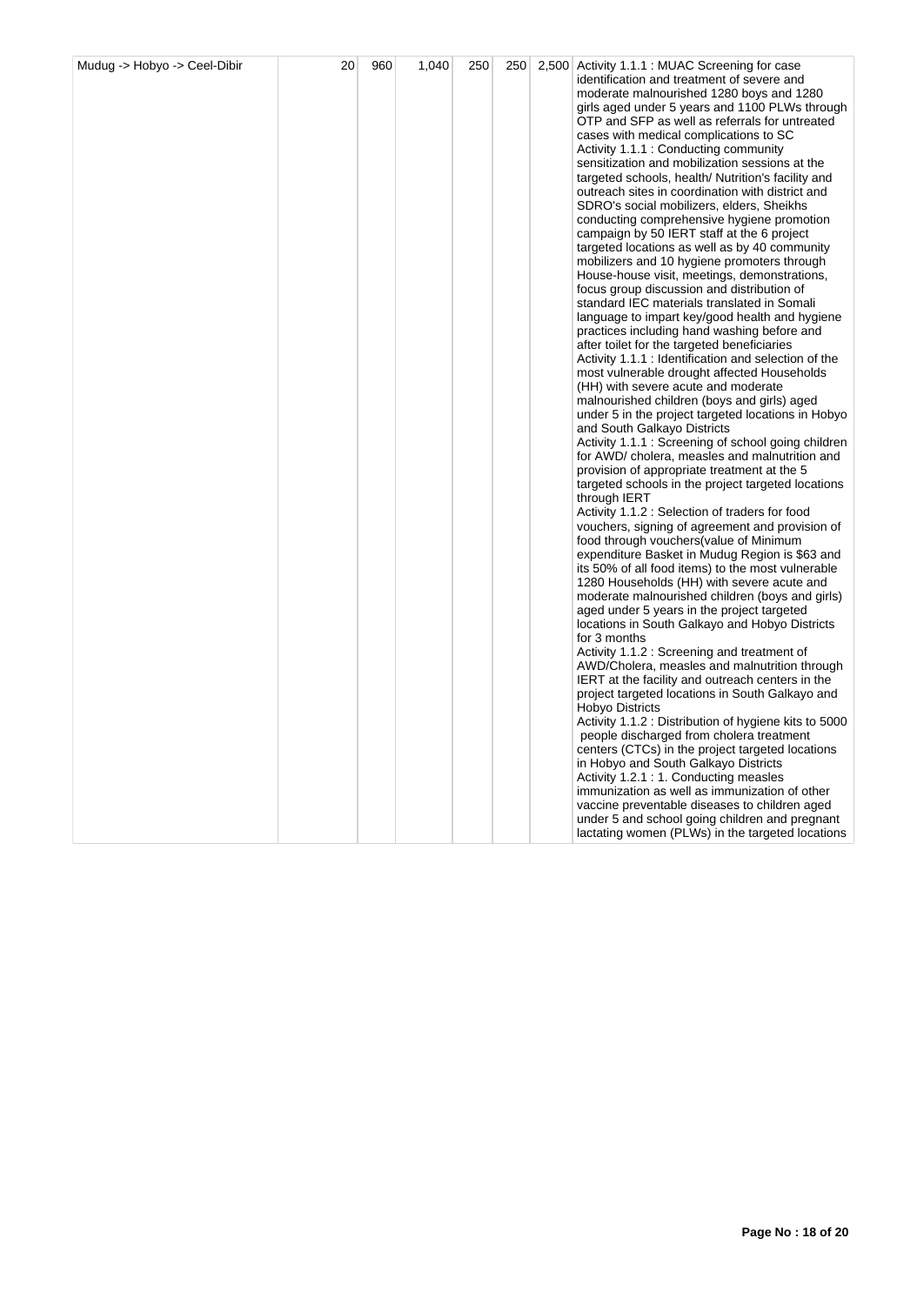| Mudug -> Hobyo -> Ceelguula | 20 | 960 | 1,040 | 250 | 250 |  | 2,500 Activity 1.1.1 : MUAC Screening for case<br>identification and treatment of severe and<br>moderate malnourished 1280 boys and 1280<br>girls aged under 5 years and 1100 PLWs through<br>OTP and SFP as well as referrals for untreated<br>cases with medical complications to SC<br>Activity 1.1.1 : Conducting community<br>sensitization and mobilization sessions at the<br>targeted schools, health/ Nutrition's facility and<br>outreach sites in coordination with district and<br>SDRO's social mobilizers, elders, Sheikhs<br>conducting comprehensive hygiene promotion<br>campaign by 50 IERT staff at the 6 project<br>targeted locations as well as by 40 community<br>mobilizers and 10 hygiene promoters through<br>House-house visit, meetings, demonstrations,<br>focus group discussion and distribution of<br>standard IEC materials translated in Somali<br>language to impart key/good health and hygiene<br>practices including hand washing before and<br>after toilet for the targeted beneficiaries<br>Activity 1.1.1 : Identification and selection of the<br>most vulnerable drought affected Households<br>(HH) with severe acute and moderate<br>malnourished children (boys and girls) aged<br>under 5 in the project targeted locations in Hobyo<br>and South Galkayo Districts<br>Activity 1.1.1: Screening of school going children<br>for AWD/ cholera, measles and malnutrition and<br>provision of appropriate treatment at the 5<br>targeted schools in the project targeted locations<br>through IERT<br>Activity 1.1.2 : Selection of traders for food<br>vouchers, signing of agreement and provision of<br>food through vouchers (value of Minimum<br>expenditure Basket in Mudug Region is \$63 and<br>its 50% of all food items) to the most vulnerable<br>1280 Households (HH) with severe acute and<br>moderate malnourished children (boys and girls)<br>aged under 5 years in the project targeted<br>locations in South Galkayo and Hobyo Districts<br>for 3 months<br>Activity 1.1.2 : Screening and treatment of<br>AWD/Cholera, measles and malnutrition through<br>IERT at the facility and outreach centers in the<br>project targeted locations in South Galkayo and<br><b>Hobyo Districts</b><br>Activity 1.1.2 : Distribution of hygiene kits to 5000<br>people discharged from cholera treatment<br>centers (CTCs) in the project targeted locations<br>in Hobyo and South Galkayo Districts<br>Activity 1.1.3 : Conducting chlorination at 4 water<br>points/sources in Xaar Xaar Celgula Abdul<br>borehole/South Galkayo and Sadex Higlo as well<br>as targeted a bucket disinfection and other water<br>drawing containers using chlorine in the project<br>targeted locations<br>Activity 1.2.1 : 1. Conducting measles<br>immunization as well as immunization of other<br>vaccine preventable diseases to children aged<br>under 5 and school going children and pregnant<br>lactating women (PLWs) in the targeted locations |
|-----------------------------|----|-----|-------|-----|-----|--|---------------------------------------------------------------------------------------------------------------------------------------------------------------------------------------------------------------------------------------------------------------------------------------------------------------------------------------------------------------------------------------------------------------------------------------------------------------------------------------------------------------------------------------------------------------------------------------------------------------------------------------------------------------------------------------------------------------------------------------------------------------------------------------------------------------------------------------------------------------------------------------------------------------------------------------------------------------------------------------------------------------------------------------------------------------------------------------------------------------------------------------------------------------------------------------------------------------------------------------------------------------------------------------------------------------------------------------------------------------------------------------------------------------------------------------------------------------------------------------------------------------------------------------------------------------------------------------------------------------------------------------------------------------------------------------------------------------------------------------------------------------------------------------------------------------------------------------------------------------------------------------------------------------------------------------------------------------------------------------------------------------------------------------------------------------------------------------------------------------------------------------------------------------------------------------------------------------------------------------------------------------------------------------------------------------------------------------------------------------------------------------------------------------------------------------------------------------------------------------------------------------------------------------------------------------------------------------------------------------------------------------------------------------------------------------------------------------------------------------------------------------------------------------------------------------------------------------------------------------------------------------------------------------------------------------------------------------------------------------------------|
|-----------------------------|----|-----|-------|-----|-----|--|---------------------------------------------------------------------------------------------------------------------------------------------------------------------------------------------------------------------------------------------------------------------------------------------------------------------------------------------------------------------------------------------------------------------------------------------------------------------------------------------------------------------------------------------------------------------------------------------------------------------------------------------------------------------------------------------------------------------------------------------------------------------------------------------------------------------------------------------------------------------------------------------------------------------------------------------------------------------------------------------------------------------------------------------------------------------------------------------------------------------------------------------------------------------------------------------------------------------------------------------------------------------------------------------------------------------------------------------------------------------------------------------------------------------------------------------------------------------------------------------------------------------------------------------------------------------------------------------------------------------------------------------------------------------------------------------------------------------------------------------------------------------------------------------------------------------------------------------------------------------------------------------------------------------------------------------------------------------------------------------------------------------------------------------------------------------------------------------------------------------------------------------------------------------------------------------------------------------------------------------------------------------------------------------------------------------------------------------------------------------------------------------------------------------------------------------------------------------------------------------------------------------------------------------------------------------------------------------------------------------------------------------------------------------------------------------------------------------------------------------------------------------------------------------------------------------------------------------------------------------------------------------------------------------------------------------------------------------------------------------------|

# **Documents**

| <b>Category Name</b>                | <b>Document Description</b>              |
|-------------------------------------|------------------------------------------|
| <b>Project Supporting Documents</b> | Health and Nutriton locations sites xlsx |
| <b>Budget Documents</b>             | BOQ.xlsx                                 |
| <b>Budget Documents</b>             | BOQ for hygiene kit.docx                 |
| <b>Budget Documents</b>             | Revised BOQ (2).xlsx                     |
| <b>Budget Documents</b>             | Revised BOQ 2 .xlsx                      |
| <b>Budget Documents</b>             | Copy of SDRO Revised BOQ 2.xlsx          |
| <b>Budget Documents</b>             | Revised BOQ 3.xlsx                       |